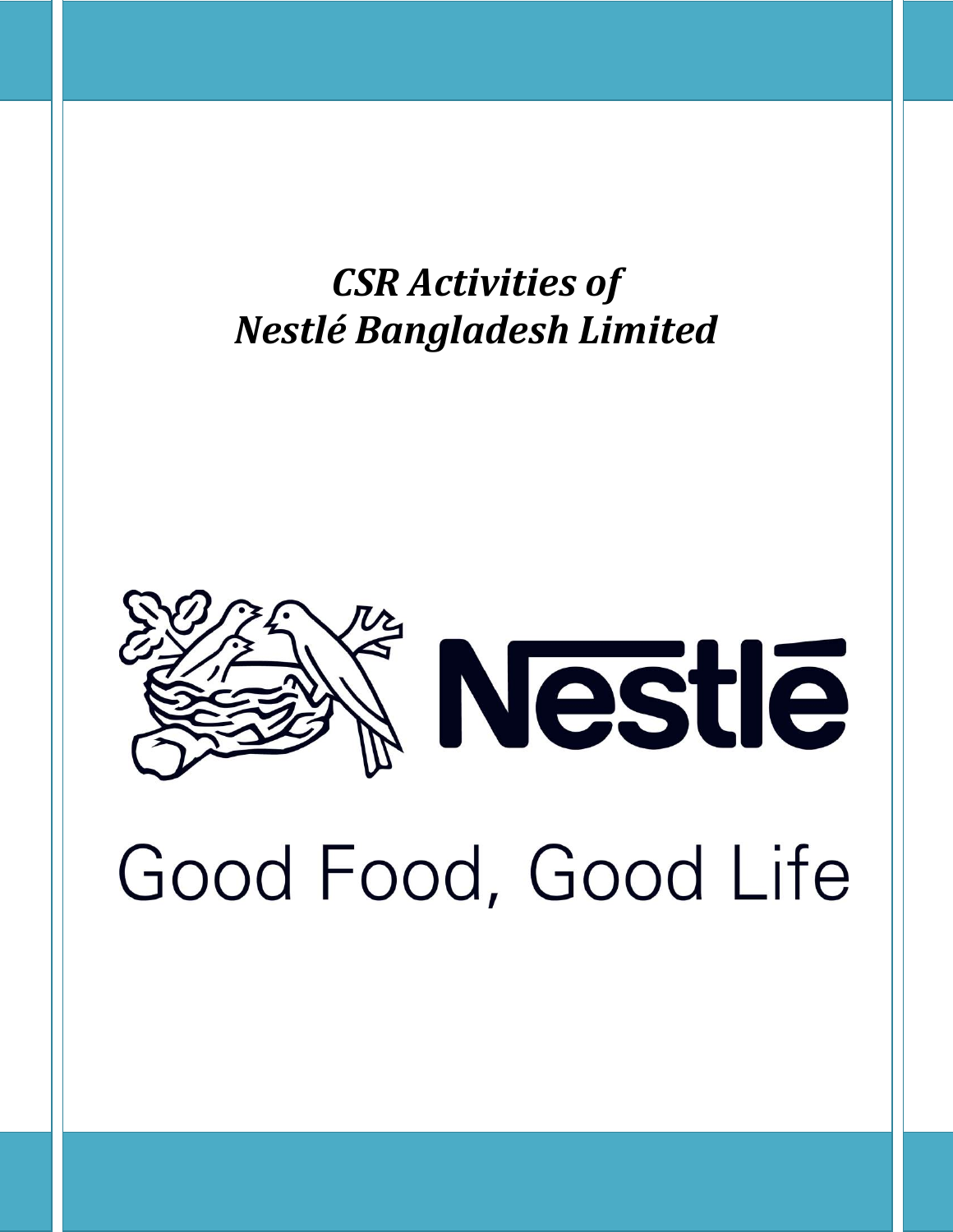Internship Report On

## *"CSR Activities of Nestlé Bangladesh Limited"*

BUS-400

## *Submitted to*

Suntu Kumar Ghosh

Assistant Professor BRAC Business School, BRAC University

| Name               |          |  |  |
|--------------------|----------|--|--|
| Musharrat Tarannum | 10104053 |  |  |

*Submitted by* 

*Date of Submission: July 17, 2014.*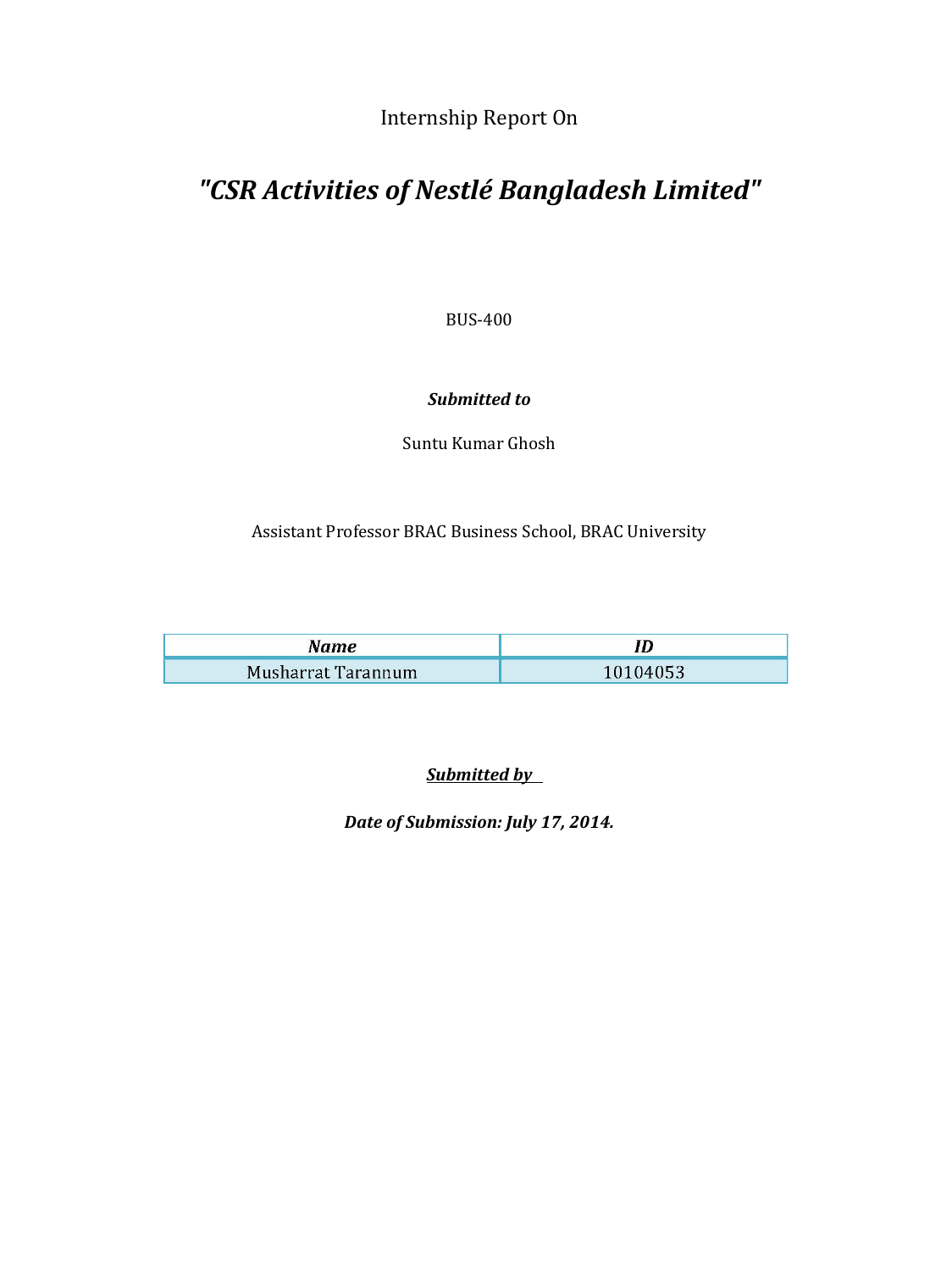

I hereby declare that the Internship report on "CSR Activities of Nestlé Bangladesh Limited" submitted as a partial fulfilment of the requirements for the degree of Bachelor of Business Administration; to BRAC University is my original work. I tried to gather a collection of the information to make my report specific and coherent. This report is not submitted for the award of any other degree, diploma, fellowship or other similar titles or prizes. The whole report is uniquely done by me.

…………………………………………….. Musharrat Tarannum ID- 10104053 BRAC Business School BRAC University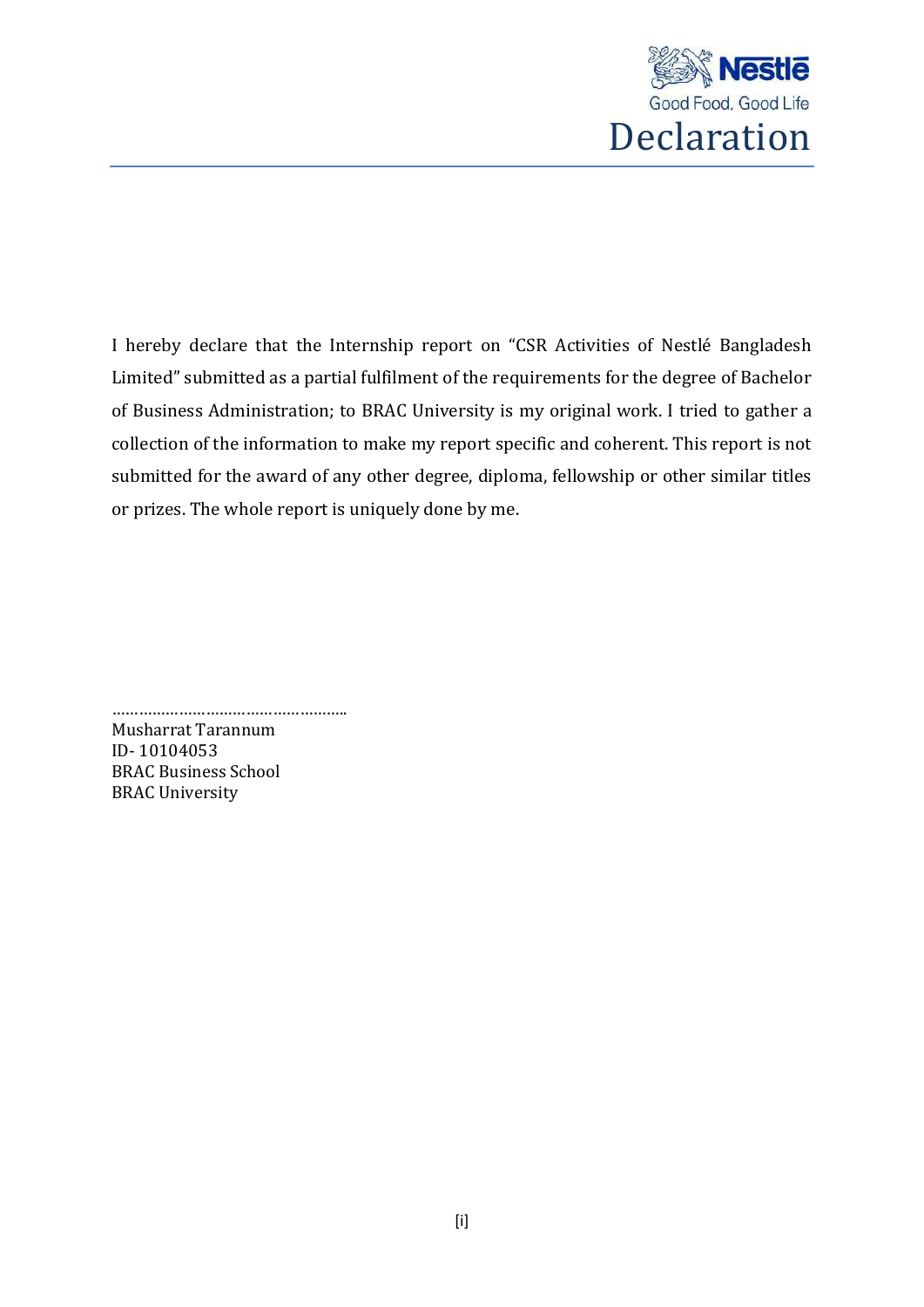

July 17, 2014.

Mr. Suntu Kumar Ghosh Assistant Professor BRAC Business School (BBS) BRAC University

## **Re: Submission of Internship Report**

Dear Sir

Here is the Internship Report on "CSR Activities of Nestlé Bangladesh Limited". This report was the partial fulfilment of BBA program.

I have tried my best to submit a good report with as much information as I could gather during the short time span allotted for writing the report. I made sincere efforts to study related materials, documents, observe operations performed in Nestlé Bangladesh Limited and examine relevant records for preparation of the report.

Therefore, I hope that you would be kind enough to accept my Internship Report & oblige thereby.

Sincerely yours,

Musharrat Tarannum ID- 10104053 BRAC Business School BRAC University

.............................................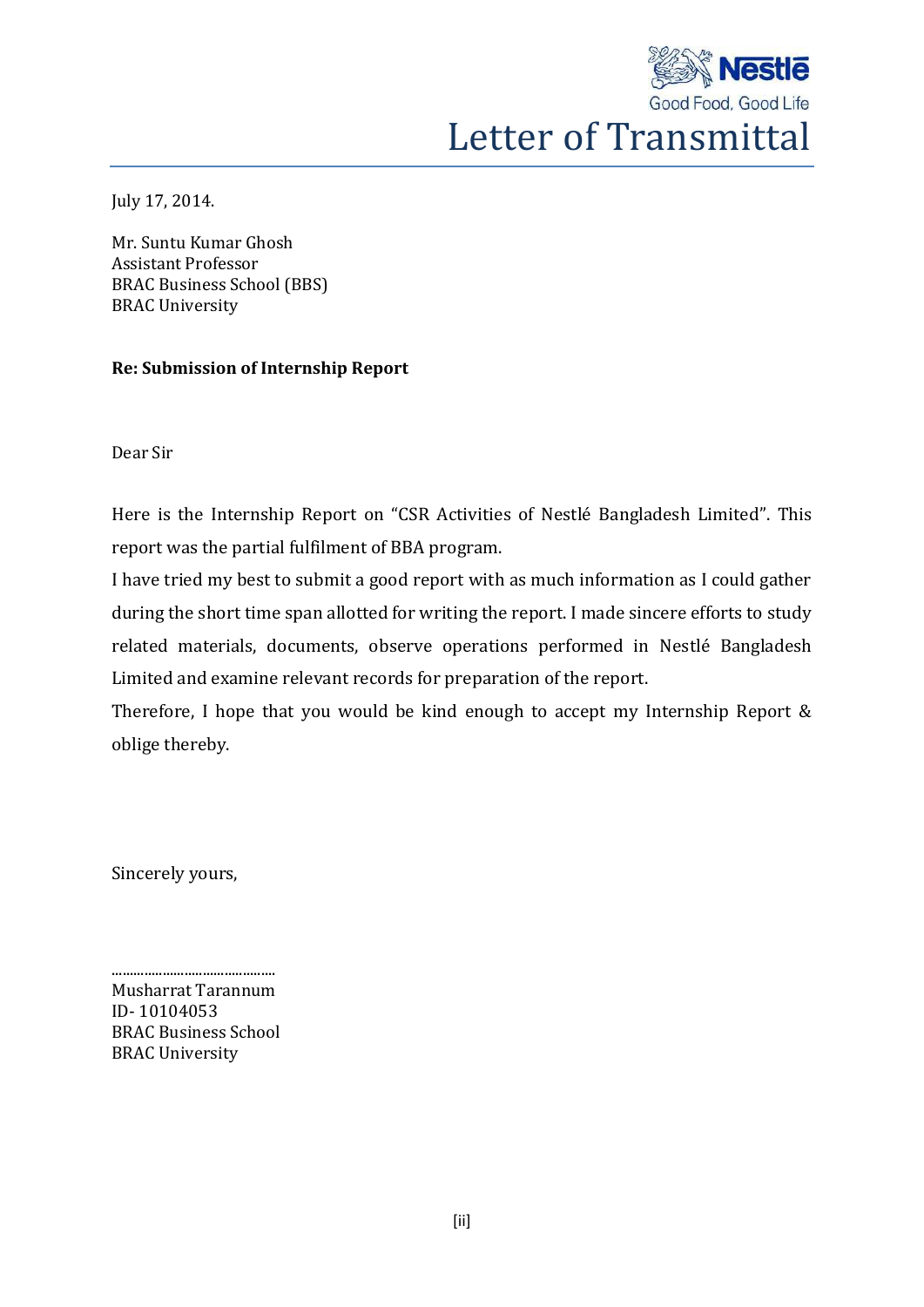

## Acknowledgement

At first, I would like to express my gratitude to almighty Allah for enabling me the strength and opportunity to complete this report within the schedule time successfully. I was assigned for three months internship program at Nestlé Bangladesh and prepare this internship report on "CSR Activities of Nestlé Bangladesh Limited".

This report would not have been possible without the dedication and contributions of a number of individuals as it involved diverse field of knowledge and experience. The list of those great persons, who helped me and guided me to prepare the report is very long and cannot be accommodated within this limited space. Nevertheless, it will be unfair to ignore acknowledging some of them as they contributed so much to my effort of writing a worthy report.

First and foremost, I would like to express my gratitude to **Suntu Kumar Ghosh,**  honourable supervisor, BRAC Business School, BRAC University, **Ms. Farah Sharmeen Aolad,** Manager, Corporate Affairs & Communication, Nestlé Bangladesh Limited for agreeing to supervise me during the internship period. Their eagerness to help me every step of the way encourage me to propel myself higher. Secondly, my parents those who have given me support throughout the way both emotionally and financially.

I am also very grateful to Mr. Mirza Hossain, Sr. Manager, Corporate Affairs & Communication & Mr. Naquib Khan, Director of Corporate Affairs & Communication, Nestlé Bangladesh Limited. Both of them have given his endless effort to guide me in the right direction during the internship period and processing of this report.

Apart from that, I am also grateful to all the related parties who supported me in different form to collect the information and carry out this extensive report.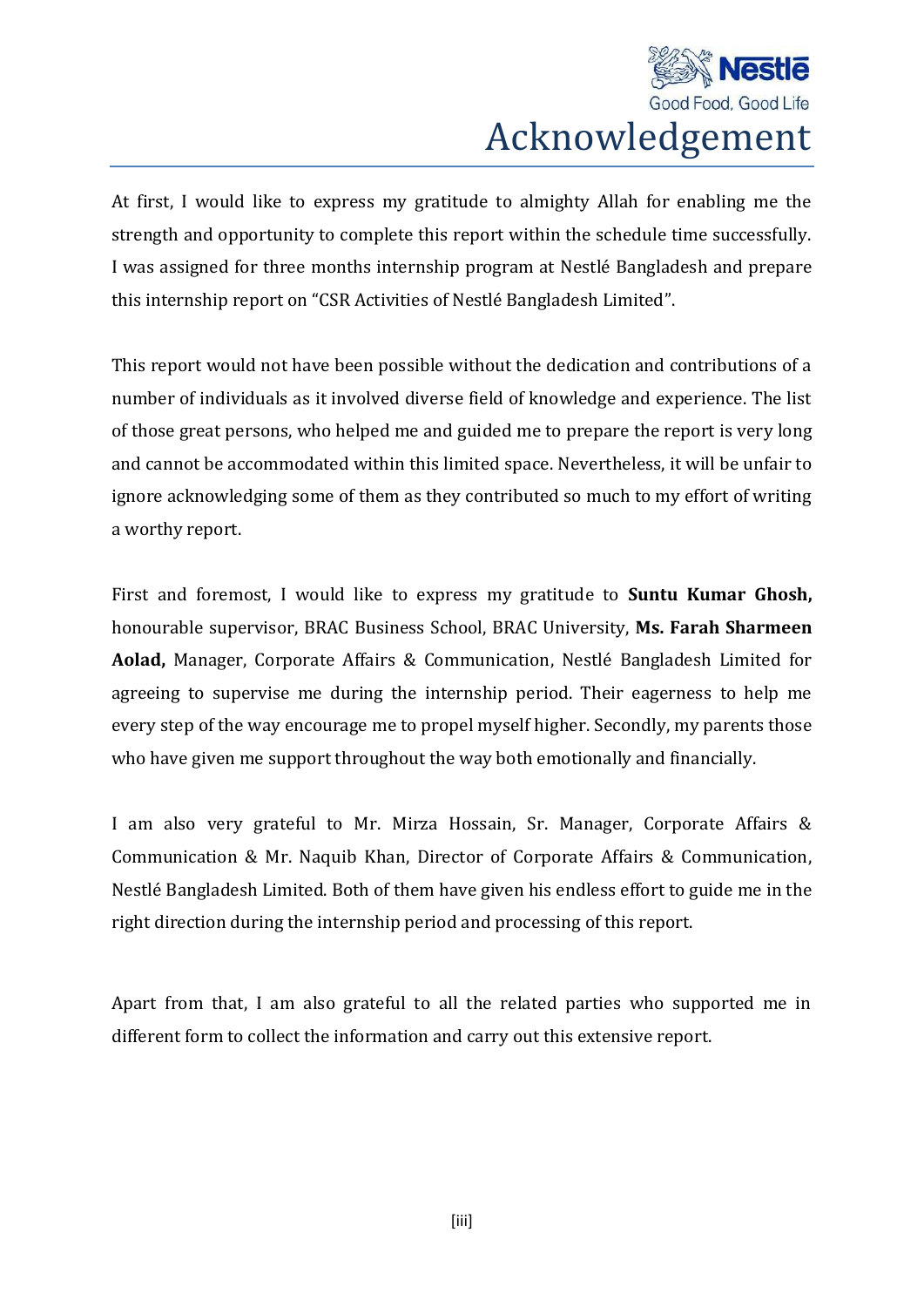

Executive Summary

CSR Activities are one of the inevitable part of the organization now a days. Almost all the renowned organization perform CSR activities for the sake of society or as a part of their responsibility.

However, Nestlé Bangladesh limited also performs CSR activities in three different sectors. As they are in Nutrition, Health & Wellness Business, their CSR is also aligned with their operation. Their first & foremost CSR is Nestlé Healthy Kids program, which is making awareness about nutrition among school kids so that they can ensure balanced food value in their regular meal.

Secondly, Water tank-establishing program to ensure pure drinking water for the children & nearby community.

Followed by, establishing girl's toilet to reduce the dropout rate of the girls in rural areas and sourcing rice, spices as a part of Rural Development.

So throughout the report, I have tried to focus upon the CSR activities of NBL and how the projects work & its impact in the society.

Starting from the company overview, I have put light on giving a brief about NBL as a MNC in Bangladesh. Furthermore, I have added the jobs I have performed during my internship period. During my internship, I had some observation so I also included them into my report along with recommendation.

The study also reflects the summary of the project on which I worked. The objective of the project, methodology and limitations is also included in this part. I have also included different parts of my work. Finally, I have analysed the report in my own word.

Analysis on the findings in done to sort out the major aspects of my work. At the same time for easier understanding of the report, supporting topics and terms are explained in the light of textbooks and other supplementary documents. Utmost care has been given to explain all necessary aspects related to the subject matter for easier and quick understanding of the report.

And I shall be grateful to those persons who will read this report and who shall be benefited from this report at present and in future.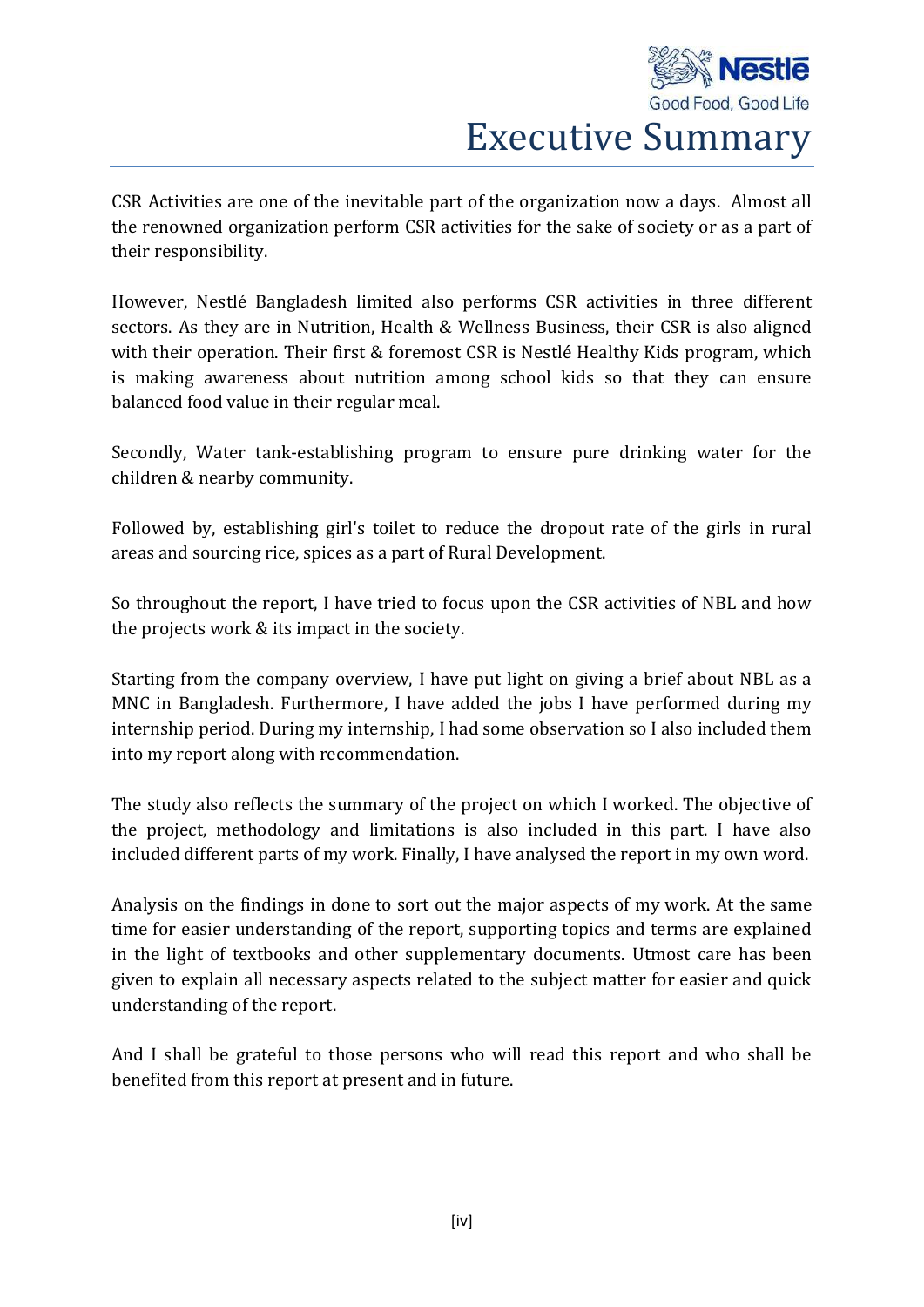

| <b>Name of the Contents</b>                           | Page Number |
|-------------------------------------------------------|-------------|
| Introduction                                          | $01 - 04$   |
| <b>Company Overview</b>                               | 05-06       |
| Dept. Introduction- Corporate Affairs & Communication | 07          |
| Internship Topic- Creating Shared Value, NBL          | $08 - 18$   |
| Project Details & Social Impact                       | 19-24       |
| <b>Comparative Analysis</b>                           | $25 - 27$   |
| Recommendation on Comparative Analysis                | 28          |
| <b>Findings &amp; Recommendations</b>                 | $29 - 30$   |
| Learning & Contributions                              | $31 - 32$   |
| Conclusion                                            | 33          |
| References, Bibliography & Appendix                   | 34          |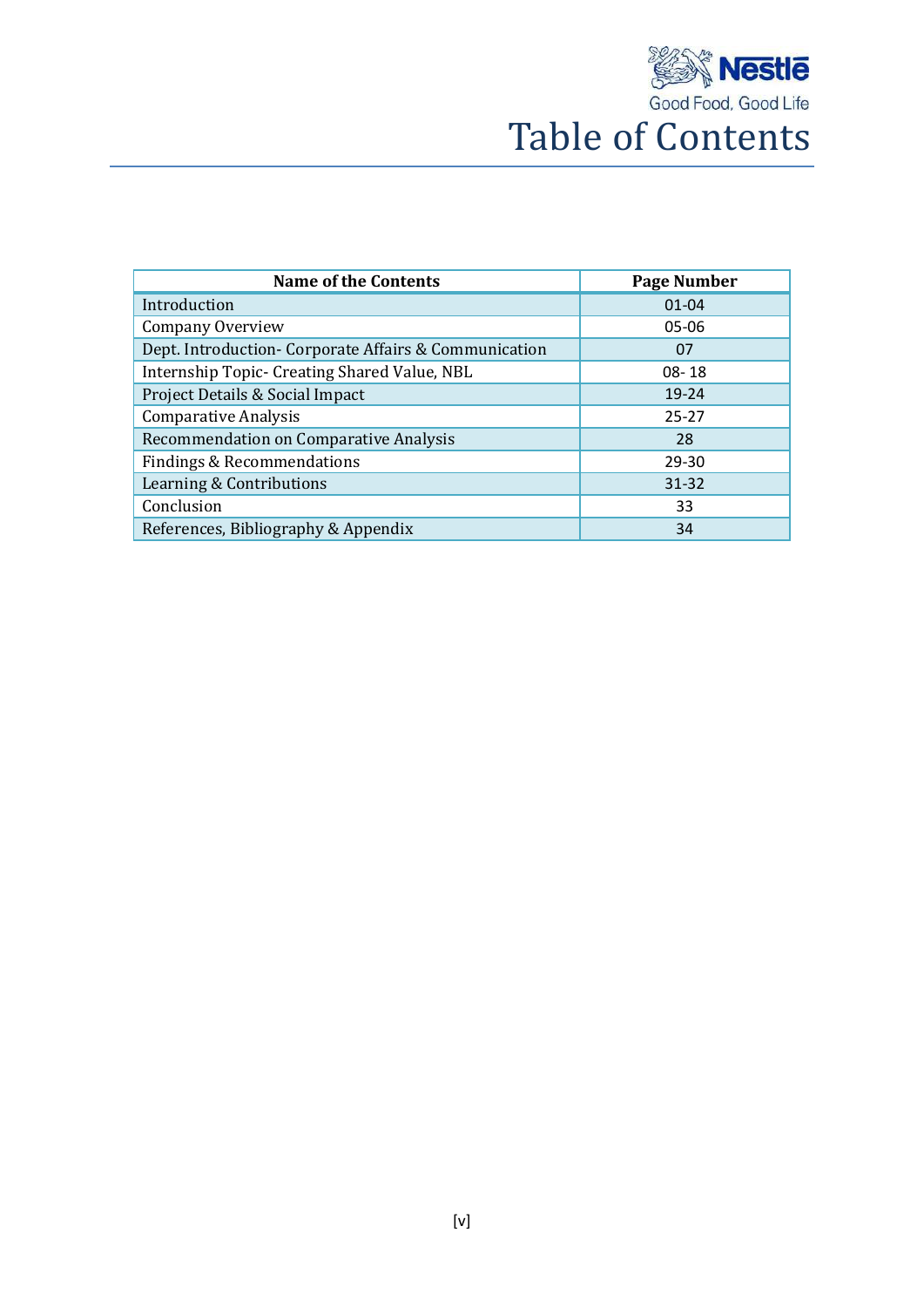

Nestlé Bangladesh Limited is a leading multinational company operating in 86 countries including Bangladesh. The company is mainly working in the food and nutrition business. However, like every other companies, Nestlé has some CSR (Corporate Social Responsibility) activities in Bangladesh, which they call CSV (Creating Shared Value).

CSR is known as Corporate Social Responsibility. According to Investopedia, "CSR is corporate initiative to assess and take responsibility for the company's effects on the environment and impact on social welfare. The term generally applies to company efforts that go beyond what may be required by regulators or environmental protection groups. Corporate social responsibility may also be referred to as "corporate citizenship" and can involve incurring short-term costs that do not provide an immediate financial benefit to the company, but instead promote positive social and environmental change."

In Bangladesh perspective, CSR is something very philanthropic work. Most of the organizations perform their CSR activities as a charitable work. In most of the cases, banks perform it very randomly which is eye catchy. On the other hand, very few organizations performs it strategically which is aligned with their values & objectives. In an article, (Miah, 2006) said, "These philanthropic activities included donations to different charitable organizations, poor people and religious institutions. Till now, most of the businesses in Bangladesh are family owned and first generation businesses. They are involved in the community development work in the form of charity without having any definite policy regarding the expenses or any concrete motive regarding financial gains in many instances."

Apart from that, there are some issues in Asia, which is particularly connected with CSR. And CSR Asia is telling it as ten emerging issues of CSR. According to CSR Asia, environment & climate change, labor & human rights, transparency & accountability, poverty alleviation, stockholders engagement etc. are some of the core issues of CSR, which need to address by the organization. But in Bangladesh, this concept is hardly followed.

Followed by, tax exemption is another cause for performing CSR at a high rate. "Any company will get exemption of Income Tax at the rate of 10% for actual cost/money expended in Corporate Social Responsibility" (Chowdhury, 2014). So, this is another reason why banks are more prone to do CSR activities. However, Nestlé Bangladesh Limited follows their own way to do CSR activities. Neither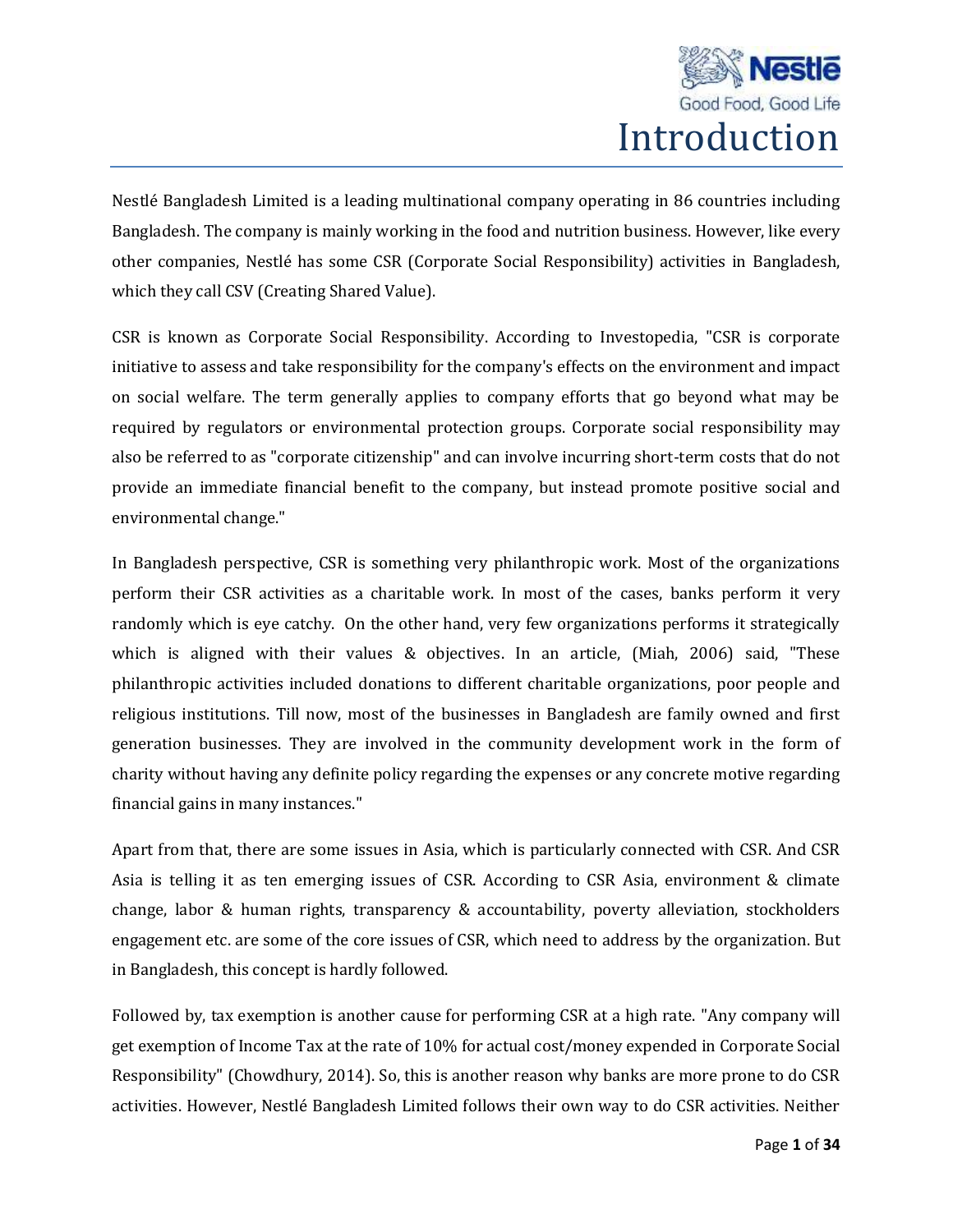

they are doing charitable work nor they are they are rigidly following the top ten issues of CSR. They are performing CSR, which is very aligned with their business itself.

From the above definition, I would like to say that, CSR is not something that company has to perform neither it is mandatory, rather it is something that changes the image value of a company if they perform it. Thus, Nestlé has some CSR activities as well. Hence, my internship topic is on CSR Activities of Nestlé BD ltd which will address some core questions and throughout the report, I will clarify each and every questions. As I directly worked on this particular area of the organization, hopefully I would be able to give all the related information, which is necessary. Thus, my questions of the report are given below:

- Why Nestlé is operating CSV activities in three different areas and how it is aligned with their Values?
- What they have done so far and what is the upcoming plan regarding CSV? Comparison with two other food companies operating in Bangladesh.
- How it is impacting on the Society? Sample Project details of each CSV activities.

Nestlé is highly concerned and believe in Creating Shared Value through its' activities to its shareholders. They operate CSV in those areas, where it is a win-win situation both from society and organization's perspective. One of the major tasks of the Dept. Corporate Affairs & Communication is, where I have worked, is operating, monitoring and ensuring CSV activities in Bangladesh. My department is wholly responsible for looking after this side of Nestlé Bangladesh Limited. Therefore, my work for internship report will help me to get detail knowledge about CSV, its overall operation in Bangladesh and impact on society.

### *Origin of the Report*

For a student of BBA, it is a requirement after the examination of BBA to attach with corporate world and prepare a report, which is a part of the program. To fulfill this requirement I worked as an intern in Nestlé Bangladesh Limited for three months. This not only fulfills the requirement of the program but also facilitates the dissemination of knowledge in the practical work field of Bangladesh. Besides, it helped me a lot to compare theoretical knowledge with practical experience. The proposed topic is **"CSR Activities of Nestlé Bangladesh Limited."** My organizational supervisor Ms. Farah Sharmeen Aolad (Manager, Corporate Affairs & Communication, NBL) assigned me the topic of the term paper & my institution supervisor at BRAC University Mr. Suntu Kumar Ghosh, duly approved it.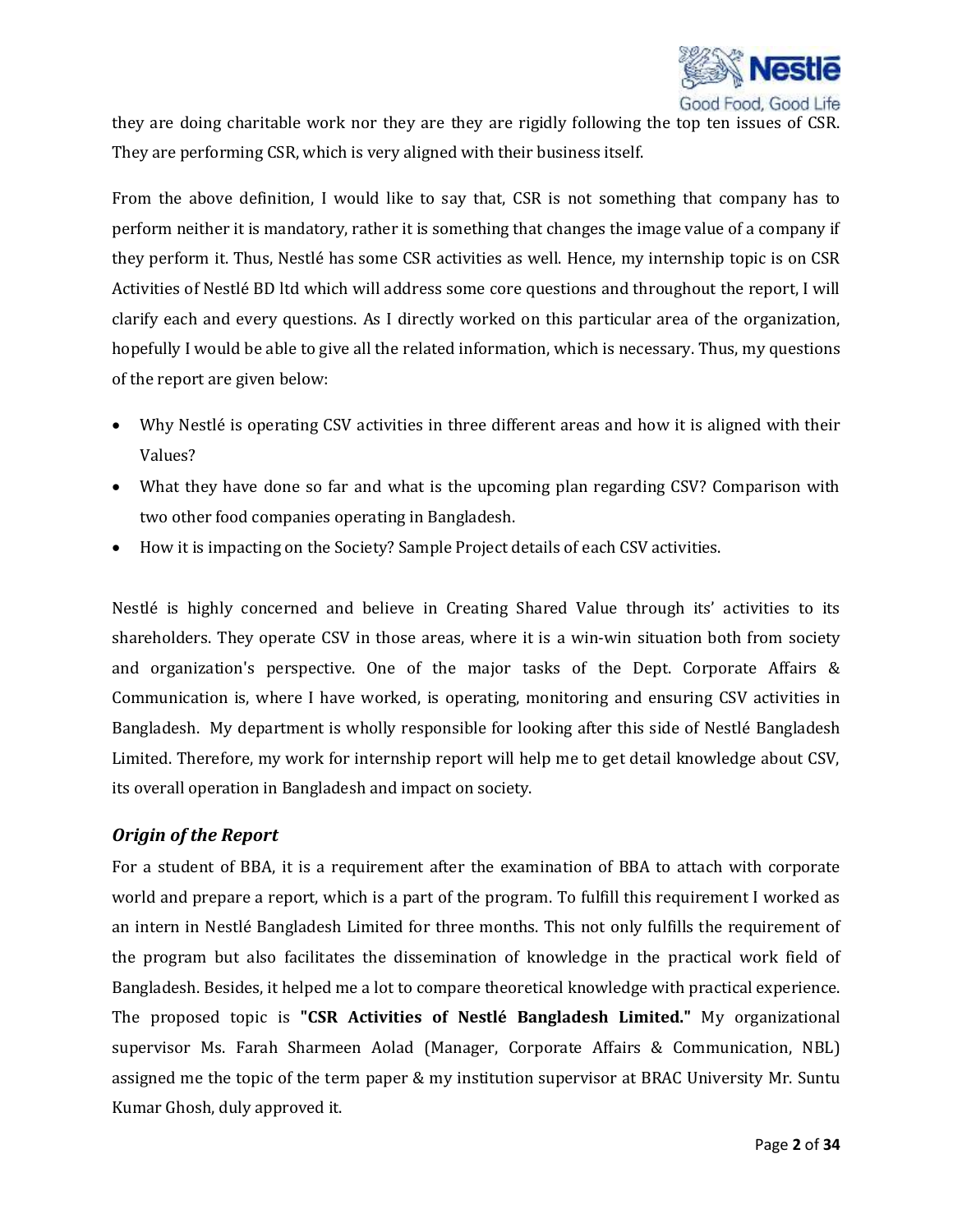

## *Objective*

The objective of this report is associated with the internship purpose. The internship objective is to acquire practical facts and experiencing the corporate working environment. To this concern, this report is contemplating the knowledge and experience accumulated from internship program. With the set rules and suggestion by the BRAC University and with the generous assistances of the organization and the internship supervisor, this report mainly comprise of an organization part and a project part.

The prime objective if organization part is:

To demonstrate a brief summary of Nestlé Bangladesh Limited

The major objectives of project part are:

- Provide pros & cons about the CSR activities of NBL and compare it with the competitors.
- Provide recommendation the remedial majors for the improvement of CSR performing by NBL.

### *Scope of the Report*

The scope of this report is partial to the overall description of the company. The scope of the study is limited to organizational setup, functions, and performances Since NBL is still in its growth stage in Bangladesh; it has still to go a long way to achieve its destination. The report will mainly focus on the CSR activities of NBL in Bangladesh.

### *Methodology*

To prepare the report information was the most important thing. And to get that information I followed some methods. For example, I tried to collect information while working which means I tried to observe while working. Besides, I tried to find more information through NBL internal website and by reading their documents on CSR. Moreover, I tried to gather more information by talking to the employees with whom I have worked. I collected those data by primary source and secondary source.

#### *Primary Source:*

- The main source of primary information was talking with my supervisor Farah Sharmeen Aolad & Sr. Manager Mr. Mirza Hossain and other employees.
- Internal File study.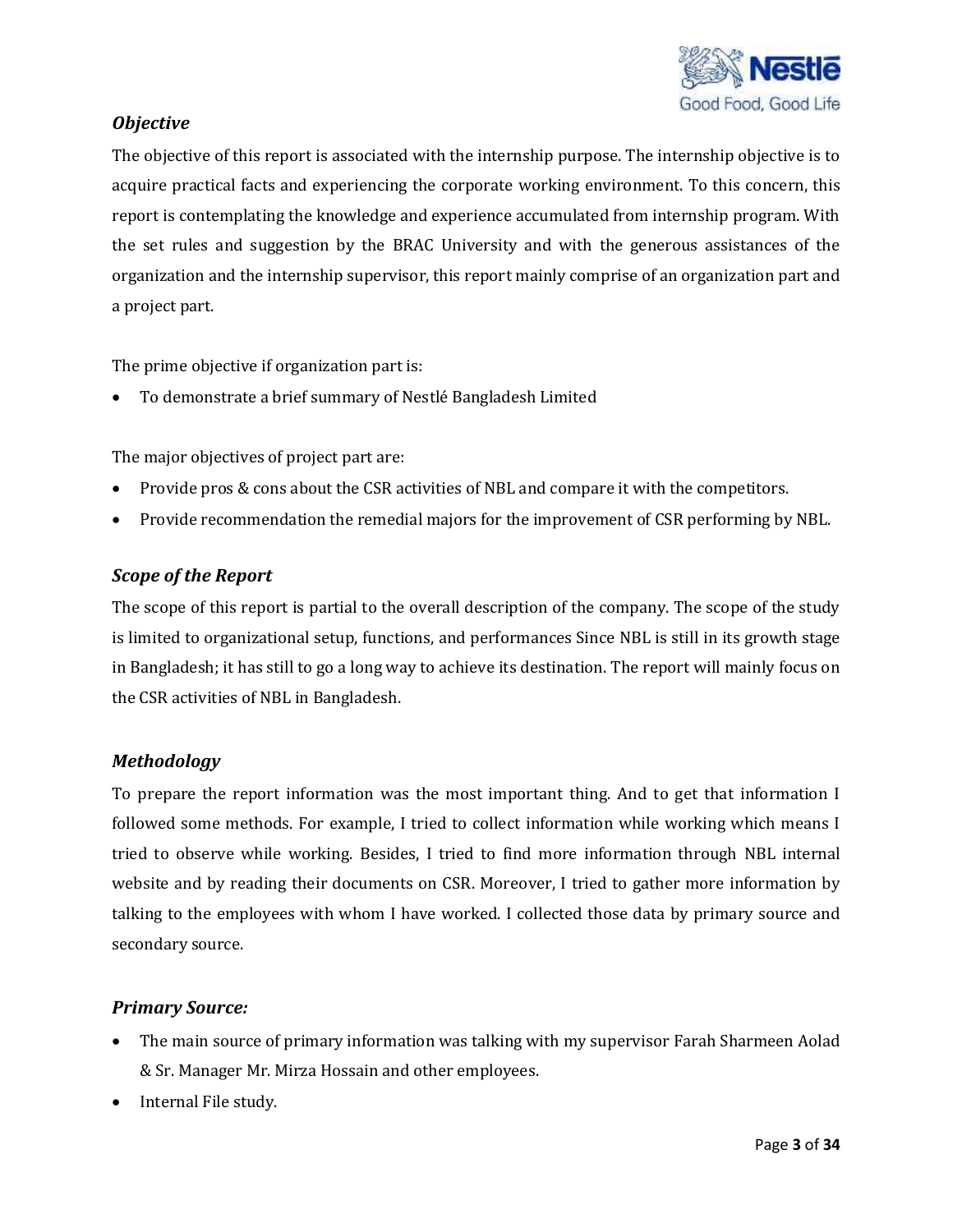

## *Secondary Source:*

- My secondary source of collecting information was the website of NBL as well as other websites.
- Different publication.

## *Limitation*

It was a different kind of experience to work with such a MNC like Nestlé Bangladesh Limited. Preparing report is an essential part of internship but to get information for preparing the report there were some limitations. Like:

- I was an intern in the department of Corporate Affairs & Communication. So the scope of collecting information was narrow because I did not get chance to collect information from other departments.
- As an intern, I performed several tasks as a part of learning. But I had to prepare the report based on a single particular tasks which does not give full fledge of flexibility to write more on other tasks.
- The time limit to prepare the report was short as I had to work from 10 am till 7 pm. Therefore, I had to put effort on Friday & Saturday only.
- As I had to perform different other works simultaneously, so sometimes it was bit distorting to concentrate fully on report.
- NBL has strong rules and regulation of sharing information. So because of that I did not get access to all of their information.

## *Significance of the report*

Other than modifying the CSR areas, it will also be useful to employees, competitors, interns and industry as a whole. Employees can find out the process of the system and how well they are dealing with it. Interns can easily understand what the process of working is and how to perform CSR strategically or not strategically. Competitors can also benefit from the outcomes of this study by getting an indication of where to focus its resources. Finally, this will help the whole organization to find out the problems of this process or areas, also they will get some solution, which will help them to deal with the problems.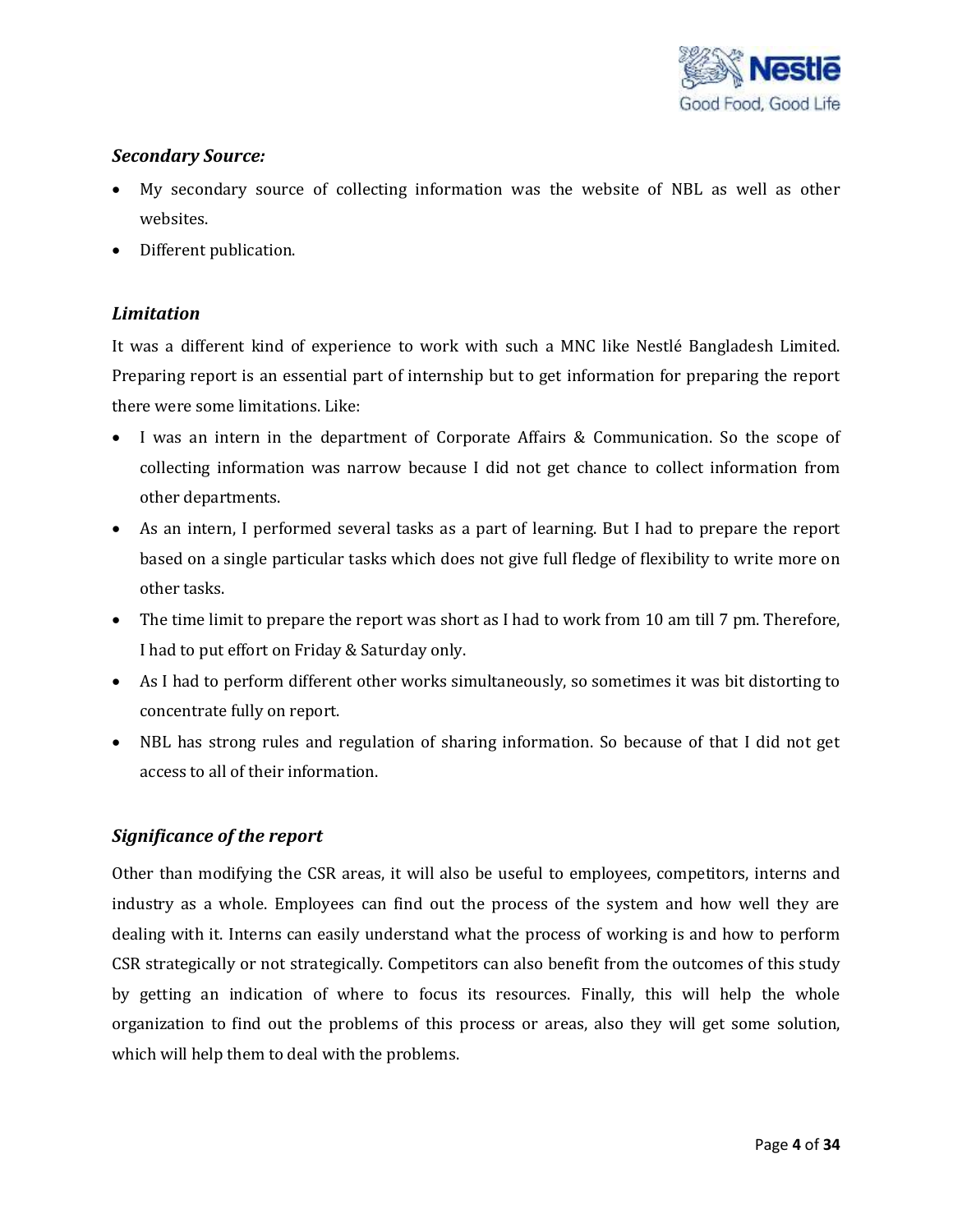

#### *Nestlé:*

Today's Nestlé is the world's largest food and nutrition company, founded by the Henri Nestlé (10 August 1814 – 7 July 1890); a German confectioner in Vevey, Switzerland in 1866. In the food industry, Nestlé is the most trusted name with high quality products. "Good Food Good Life" is the mission of Nestlé, which drives the company to provide consumers with the best tasting and most nutritious choices in a wide range of food and beverage categories and eating occasions. The vision of Creating Shared Value and the very own Corporate Business Principles shaped the company culture and made them a reliable investor over 86 countries of the world. Today Nestlé employs around 339,000 people and have factories or operations in almost every country of the world with a total equity of CHF 92.2 billion.

#### *Nestlé at a glance:*

- CHF 92.2 billion in sales, 2013
- <sup>339,000</sup> employees in over 150 countries
- 447 factories in 86 countries
- Over 2,000 brands
- 1 billion Nestlé products sold every day



### *Nestlé Bangladesh Limited:*

Nestlé Bangladesh Limited started its commercial operation in Bangladesh in 1994. Its total authorized capital is TK 1.5 billion and total paid up capital is TK 1.1 billion. The only factory of the company in Bangladesh is situated at Sreepur, 55 km north of Dhaka. The factory produces the instant noodles and cereals and repacks milks, soups, beverages and infant nutrition products. Today Nestlé Bangladesh Ltd. is a strongly positioned organization. The Company is continuously growing through the policy of constant innovation, concentrating on its core competencies and its commitment to high quality food for the people of Bangladesh.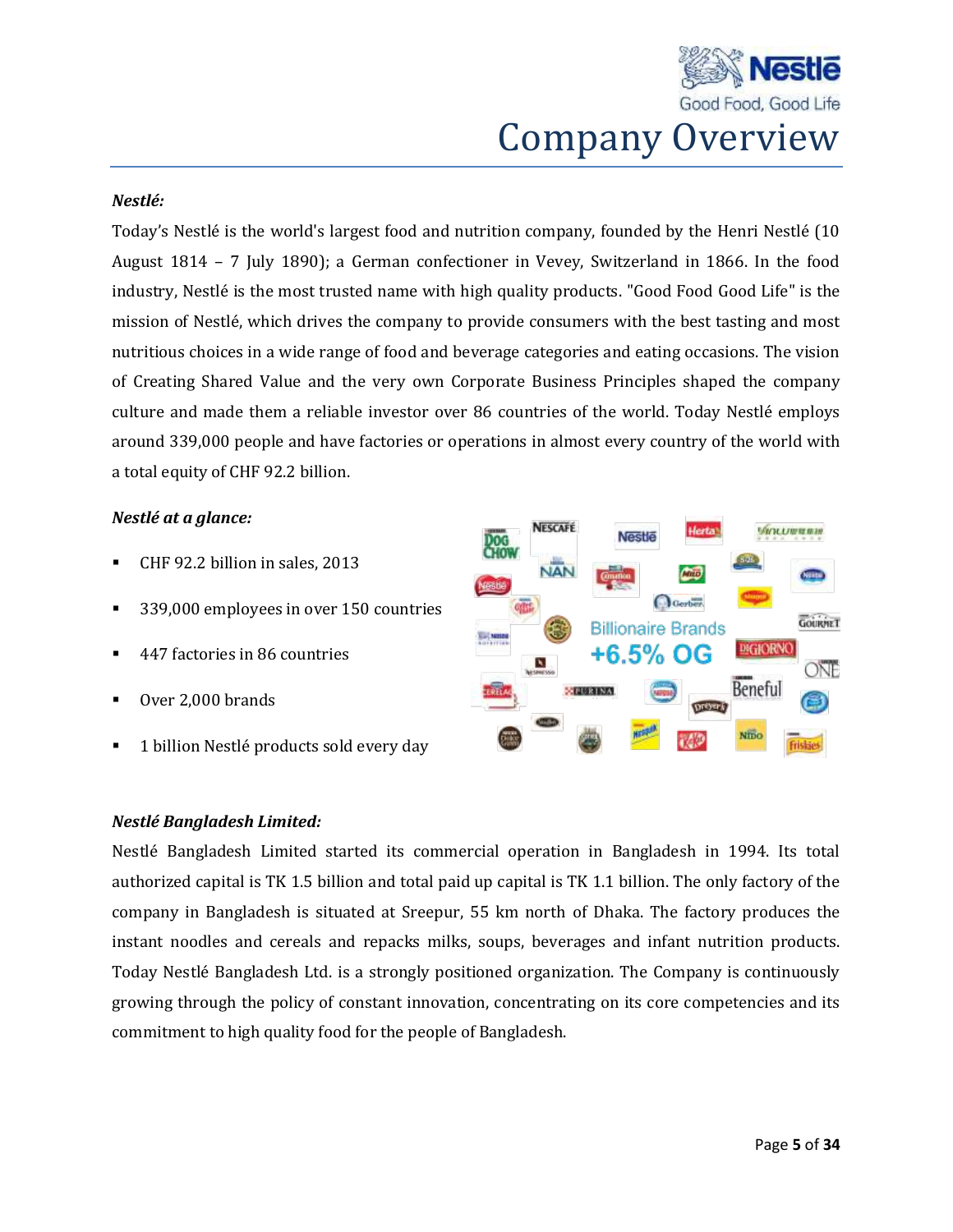

### *Products of Nestlé Bangladesh:*

Globally the product line of Nestlé is very large but in Bangladesh currently there are only 12 products. Nestlé believes all foods and beverages can be enjoyable and play an important role in balanced and healthy diet & lifestyle; as a result, no matter how short the product line is, it ensures the same quality in compare to the other countries.

| Category                | <b>Brands</b>                                                                        |
|-------------------------|--------------------------------------------------------------------------------------|
| <b>Nutrition</b>        | Formula (Lactogen Recover, Prelactogen, All 110, NAN,<br>Lactogen, BABY n ME, Cereal |
|                         |                                                                                      |
| Culinary                | Maggi, Shad-e-Magic, Maggi Noodles, Maggi Soup, Magic Cube                           |
| Dairy                   | Nido Fortified                                                                       |
| <b>Breakfast Cereal</b> | Kokocranch, Corn Flakes                                                              |
| <b>Beverage</b>         | Nescafe Classic, Nescafe 3 in 1, Coffee Mate, Nestea (Only available                 |
|                         | for Vending Machine)                                                                 |
| Confectionery           | Munch rollz                                                                          |

**Table 1: Nestlé Brands in Different Category**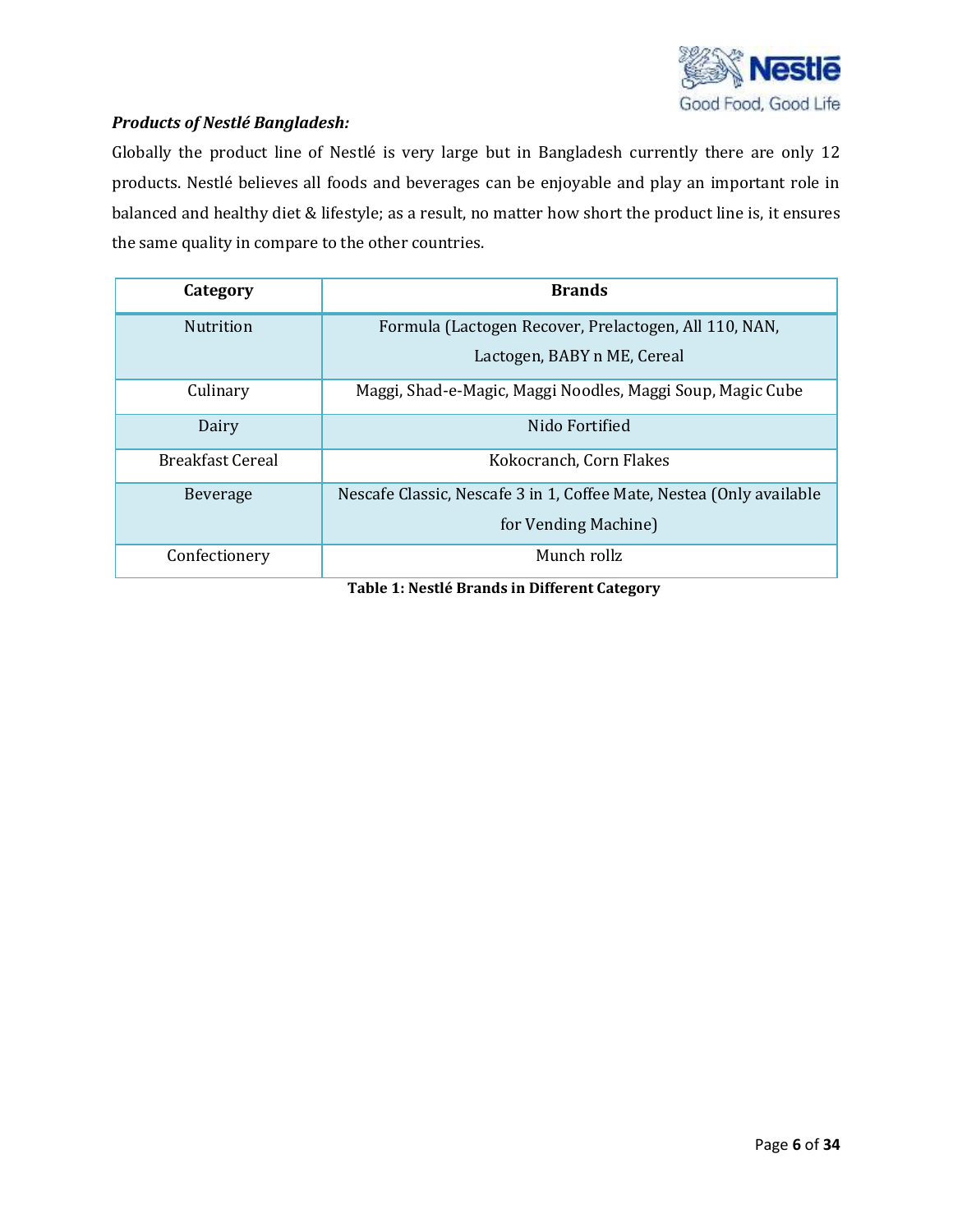

## Corporate Affairs & Communication

Corporate Affairs & Communication, one of the core functions of Nestlé Bangladesh Limited. Apparently it seems to be a very small department as the number of people is few, but the importance & necessity is worth mentionable. The overall Nestlé is divided into four major segments. These are Nutrition, Supply Chain, Marketing & HR. Among them Marketing is divided into different sub departments like Corporate Affairs & Communication, Regulatory Affairs, Nestlé Professional etc. So I belong to the department of Corporate Affairs & Communication.

This department mainly deals with the outside work of the organization. A major task of this department is CSR activities which runs throughout the year and so as my internship report is on CSR activities. Secondly, any types of Media & Communication no matter whether it is a press release, giving advertisement, tackling negative news of media etc., CA is responsible for to monitor all these things. Internal Communication, External Queries, Crises Management, Security of physical & informational elements of Nestlé, dealing with the different agents, foreign delegates, foreign country operations, communication with different Ministry etc. are the works of this department. Apart from these things, it is department which works closely with Managing Director. As the works are very sensitive of this department, every time we need to follow up with the Country Director. Anything which is new but important to know for the Nestlé Global, Corporate affairs is the only medium for processing information and circulate it through internal website.

So, overall, it is a small but crucial department for Nestlé Bangladesh. CSV is the only project basis long term task that has to perform throughout the year. Other tasks are highly important but those are short term like from 2-3 days to one week at best and based on situation, programs, events, or by the requirements from MD or anything urgent.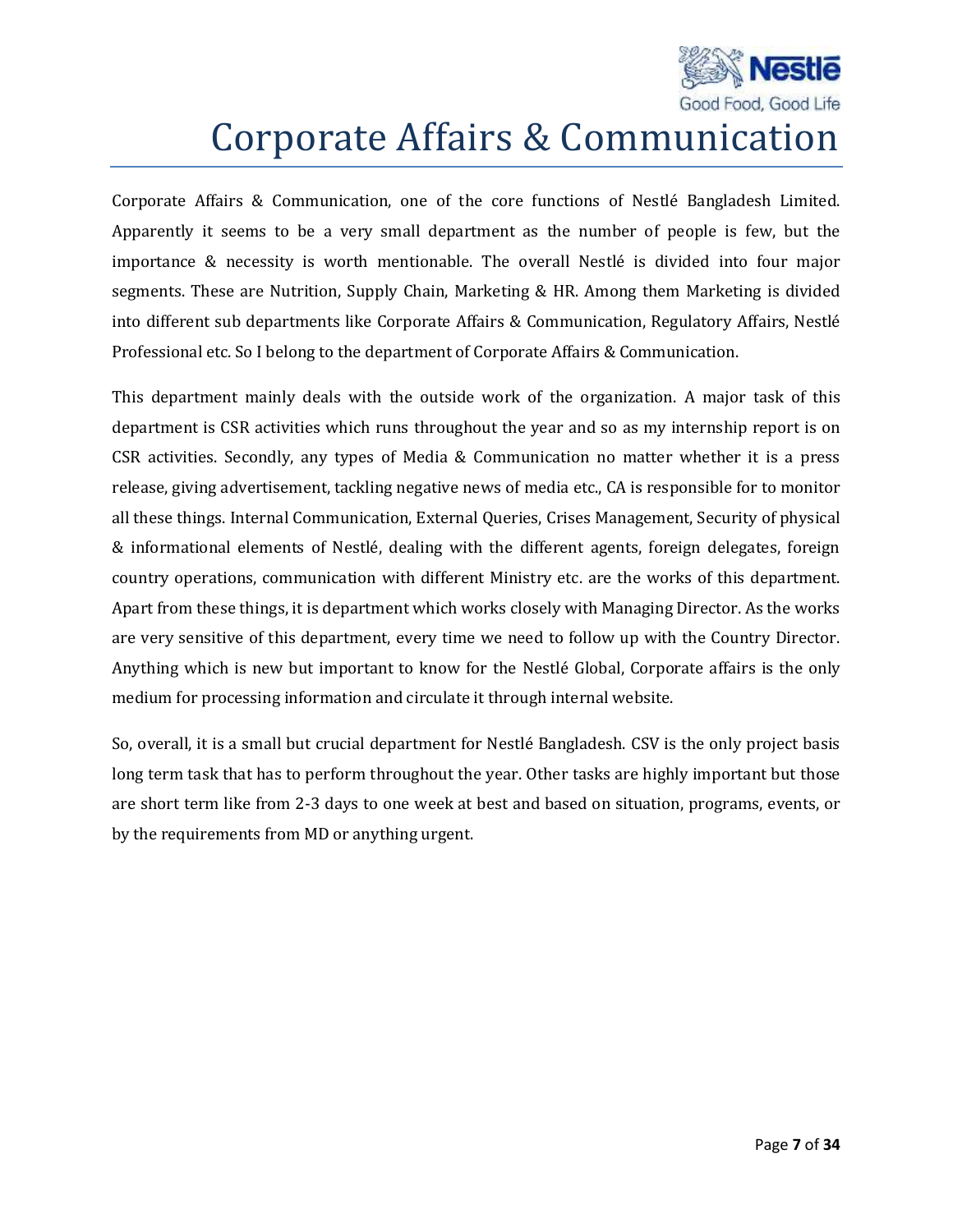

#### *Internship Topic*

# Creating Shared Value (CSV)

Nestlé always focused on long term, sustainable and profitable growth and helped communities around its operation to improve their quality of life in a similar manner. That is why; Nestlé says it Creating Shared Value rather than Corporate Social Responsibility. In the process of delivering shared value the company first put emphasis on the compliance, where they remain compliant to the local and international law then it focus on its sustainability as a business organization and finally contribute for Creating Shared Value.



#### **Figure 1: CSV Structure of Nestlé**

#### *Three areas of CSV:*

If we look to the company as a whole, Nestlé has three areas where they are working extensively as a part of CSV. These three areas are *Nutrition, Water and Rural Development.* Now the questions come why Nestlé works in these three areas worldwide?

#### *Why Nestlé is working in three areas as a part of CSV?*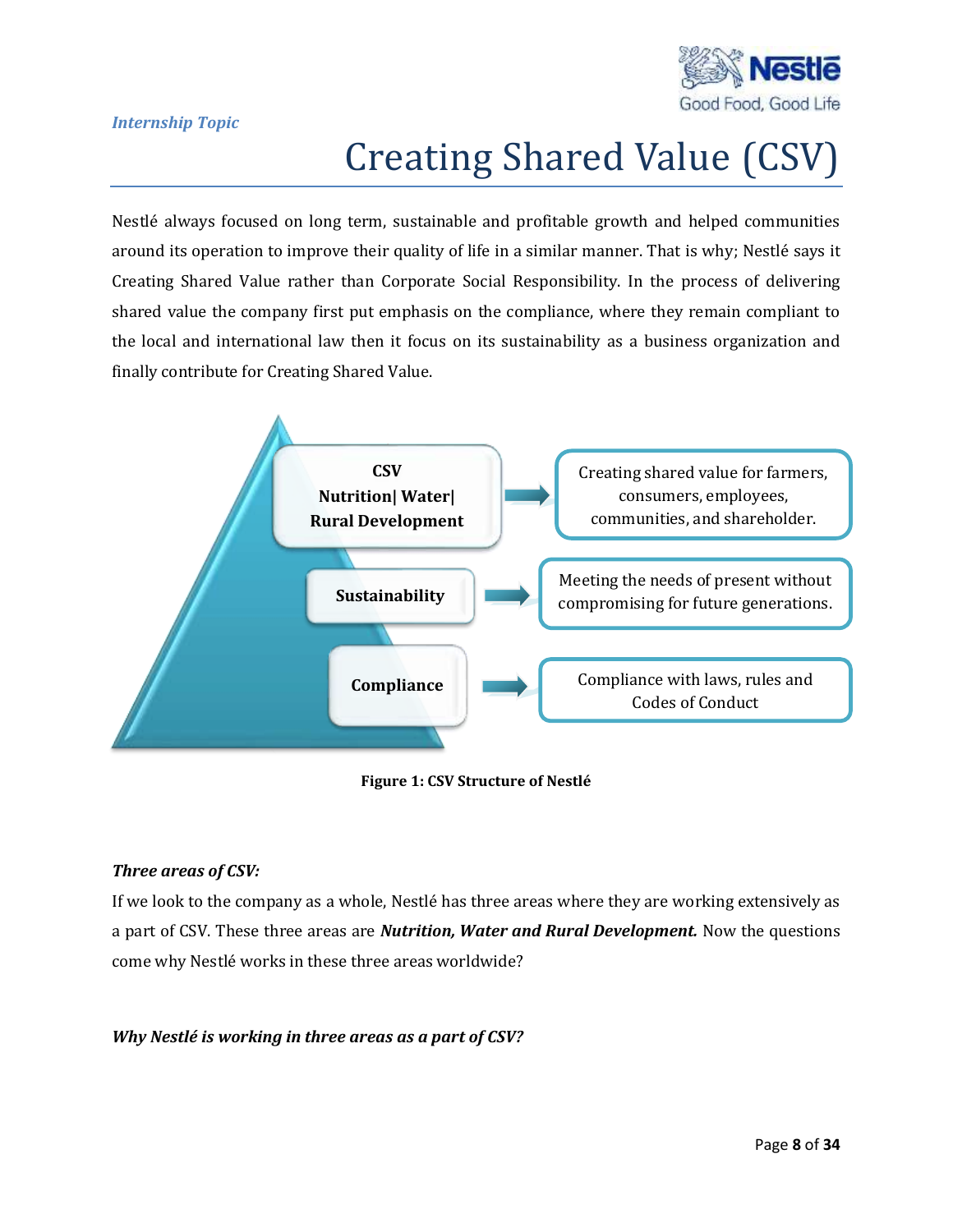

#### **Nutrition:**

Nestlé started as a nutrition company in 1866. Right after the establishment, it saved many infant lives by providing infant cereal. It is not only for infant but also there are products for elderly citizen and infirm. Nestlé announced to become the world's leading nutrition, health and wellness company, and since then its target is to reach as many people as possible through nutrition. Thus, Nutrition remains a medium for CSV to aware people about the importance of nutrition, food value and other nutrition aspects.

#### **Water:**

The second area of focus, water, is a major business threat that needs to deal with in order to maintain and expand the business itself. Nestlé started work in water in the 1930's, when they built the first water purification facilities for their factories. The reason for what they are more focused on water is that the agricultural raw materials that needs to produce the products depend on a reliable and expanding water supply, and water is under serious threat in many part of the world. Nestlé has promoted a change in global water policy because this is not just a Nestlé problem. It is a problem for the world's food supply. So as long as we the people are not concern for the proper and efficient use of water from their stand respectively, the scarcity will create a threat for human kind. That is why; Nestlé is working and has given emphasis for water as a part of CSV.

#### **Rural Development:**

Nestlé is focused on rural development because, in order to supply raw materials for factories, it often needs to develop reliable sources of quality raw materials. Their rural development work in emerging markets started in the 1920's, when they began building milk factories in Brazil, and needed to develop a supply of milk that would be adequate for production needs. Therefore, Nestlé is investing in developing dairy farmers, and have provided free training, micro-loans, and technical assistance to millions of dairy, coffee, cocoa, and vegetable farmers in developing countries. Today it works directly with about 700,000 farmers, making one of the world's largest private agricultural extension services. It will continue to expand assistance to farmers and farming communities, for if they do not, Nestlé will not have access to sustainable sources of quality raw materials to support the factories. In Bangladesh, Rural development is just about to begin. It has not started yet, but it is in the planning phase.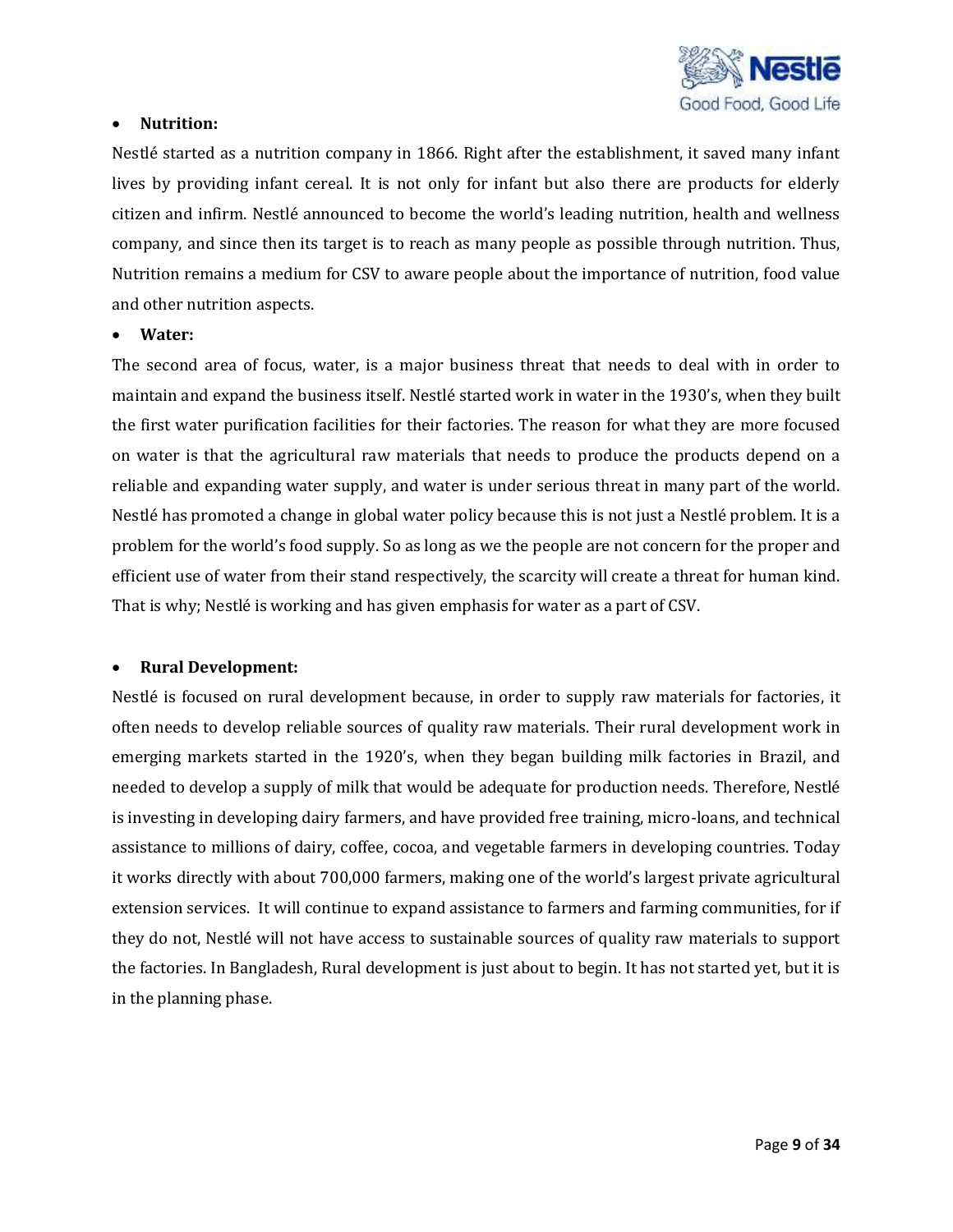

#### *How these areas of CSV are aligned with Nestlé Values?*

Nestlé's principal has 10 basic standards. Among them, their CSV operations are also included. Thus, CSV remain one of the prime concerns for Nestlé. Because, whenever we think about the betterment of civilization, the term 'nutrition' reminds us the necessity of getting minimum nutrition in each day's meal.

Secondly, water, is another important factor. The scarcity of pure drinking water and efficient use of it also has immense impact in several parts of the world. In Bangladesh, many village areas do not have pure drinking water as well. Thus, Nestlé's 10 principals also added Water as a crucial factor. Last but not the lease, the raw materials that are used for production, it should also come from reliable source so that suppliers can also get the surety for their produced product. Thus, if farmers/suppliers can get a better standard of living, company can also operate their business knowing that they have loyal supplier base.

CSV creates win-win situation for both the parties. At a time, company is doing their business; on the other hand, it is creating value for the stakeholders. Creating value in a way that gives a society better standard of living and this continues as a cycle process.

So in brief, CSV aligned with Nestlé because:

- **Nutrition:** Food and nutrition are the basis of health and of its business it is the reason why the Company exists. Therefore, first and foremost reason to operate CSV in Nutrition, it is in the DNA of Nestlé.
- **Water:** The ongoing quality and availability of water is critical to life, the production of food and to the company's operations depends on the water supply, so as Nestlé is concerned for efficient use of water.
- **Rural development:** The overall wellbeing of the farmers, rural communities, workers, small entrepreneurs and suppliers are intrinsic to the company's ability to continue to do business in the future. Thus, if rural development is there, then company can run smoothly with the secure supply of raw materials.

Thus, Nestlé always say that, they work in a process that benefits all the related parties starting from the organization itself to farmers, communities, employees and shareholders. So, yes, working on Nutrition, Water and Rural Development as a part of CSV is a win-win situation for both the society and organization as well.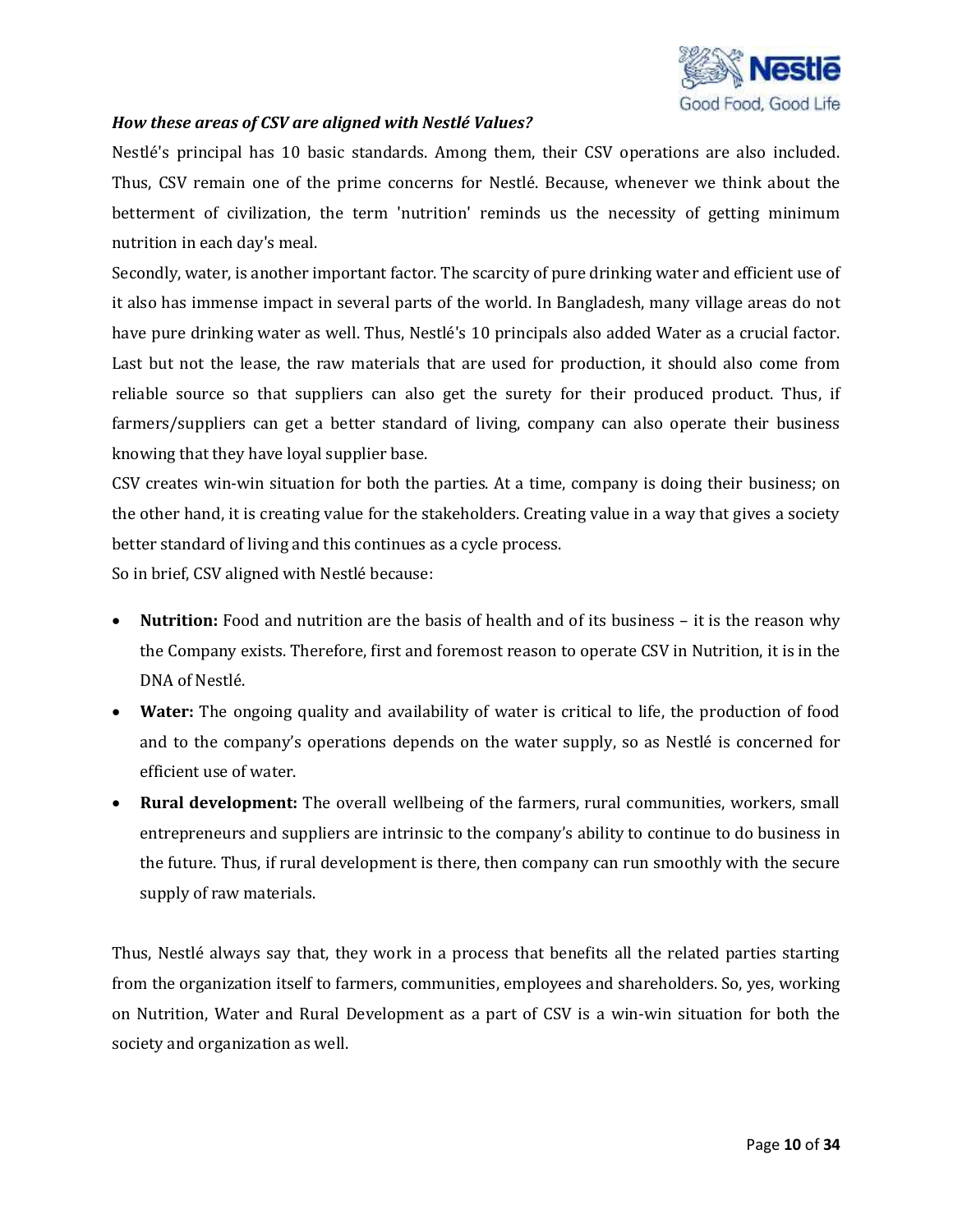



**Picture 1: Nestlé 10 Business Principals Picture where it has clearly mentioned that how much CSV gets importance.**

## *CSV of Nestlé Bangladesh Limited:*

Nestlé Bangladesh Limited has started its' CSV operation just like other operating countries around the world addressing same three issues as it is also a problem in Bangladesh as well. The process or strategy is bit different which has been taken based on the culture and system of Bangladesh, but core three issues or the main theme of CSV is remain indifferent.

| The three areas of CSV in Bangladesh and comparaison of Past-Present-Future : |  |  |
|-------------------------------------------------------------------------------|--|--|
|-------------------------------------------------------------------------------|--|--|

| <b>Nutrition</b>       |           | Water                    |           | <b>Rural Development</b>           |
|------------------------|-----------|--------------------------|-----------|------------------------------------|
| Nestlé Healthy Kids    | $\bullet$ | Construct Water Tank in  | $\bullet$ | Responsible sourcing of Spices,    |
| (NHK)<br>Program<br>in |           | rural Schools to provide |           | Rice and local transformation      |
| Rural Schools          |           | clean drinking water     |           | Construct seperate Girls toilet in |
| Knowledge<br>Sharing   | $\bullet$ | Water education          |           | the rural schools to reduce drop-  |
| Program                |           |                          |           | out of girls                       |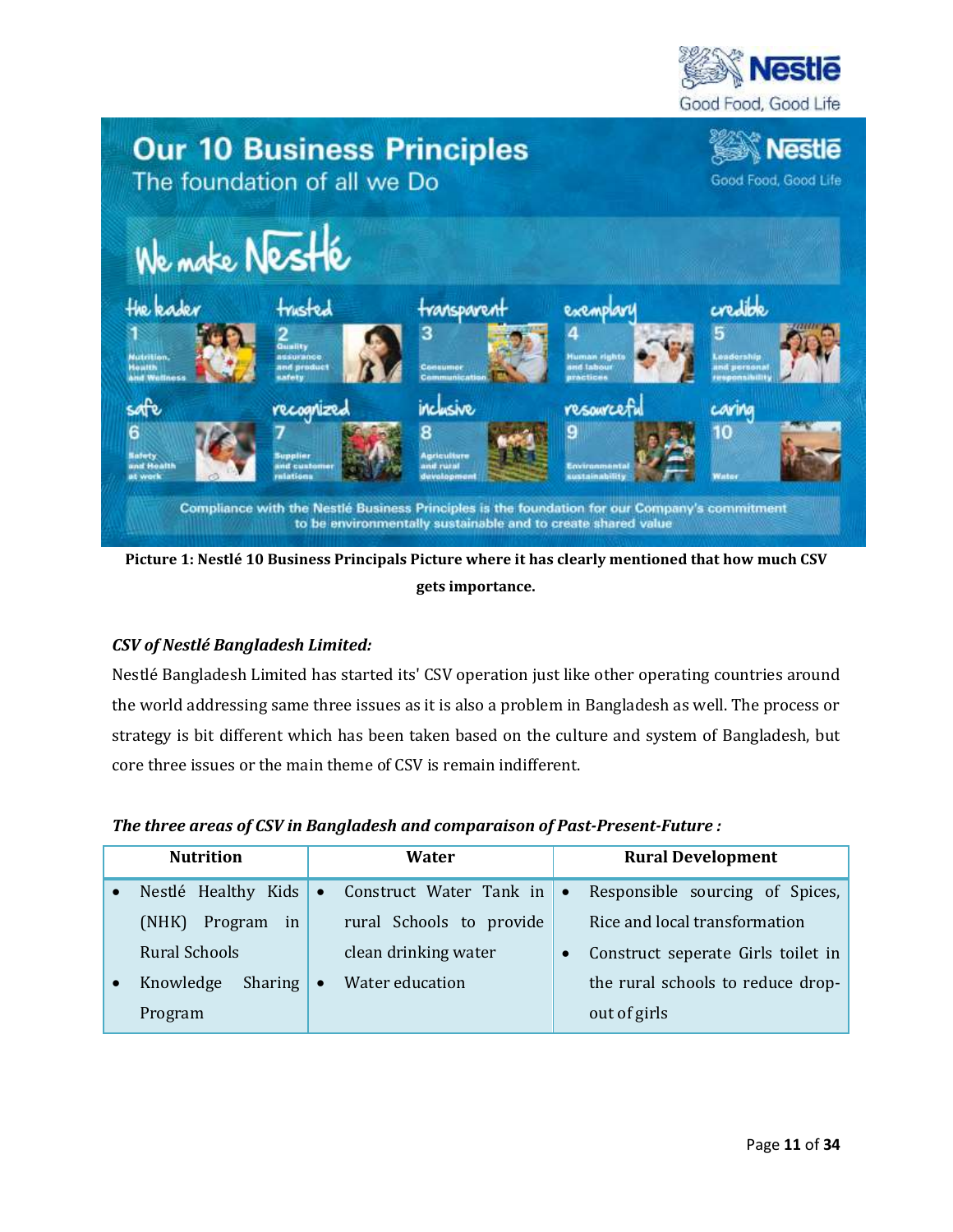

#### *Nutrition*

#### **Nestlé Healthy Kids (NHK) and Knowledge Sharing Program:**

With aims to address nutritional concerns and sustain the country's present trend of gradually decreasing nutritional deficiencies, Nestlé Bangladesh implemented the global NHK model in Bangladesh, an interactive, modern and easy-to-understand program.

The program was launched in April 2010 in the Sreepur Factory area in the Gazipur district. Today they have implemented the program across Gazipur, reaching over eighteen thousand school children. The program consists of six modules and is of six week duration. Local Nestlé Healthy Kids Program provides school students in rural communities' guidance on living a healthy lifestyle. The program educates school students on good food habits, nutritional deficiencies, food related disorders, food hygiene, and techniques to safeguard the nutritional value of food during preparation.

The program is carefully designed for children between the ages of 13 to 17 years - an age group that can act as catalyst to take their nutritional learning to their family members at home, as a deeper understanding of the elements of nutrition and good health amongst families will contribute to a positive nutritional status and quality of life for rural communities. On that note, in a conversation with Mr. Mirza Hossain, Sr. Manager of Corporate Affairs said, "Nutrition is very important for each individual for living a healthy and balanced life. This program helps student to know about good food habits, nutritional deficiencies, food related disorders, hygiene of foods and different safeguard techniques of nutritional value of food preparation."

Since its inception in 2010, the program has been conducted by Prof. Dr. Nazrul Islam Khan, Dhaka University, INFS.

By giving emphasis on NHK program, Mr. Naquib Khan, Director of Corporate Affairs said, "If we want to achieve the target of Millennium Development Goal 4- Reduce child mortality rate and Millennium Development 5- Improve Maternal Health by 2015, then it would be worthy to work on NHK program as a part of Nutrition. Sometimes the government cannot work alone and private sector needs to come forward to address various social issues."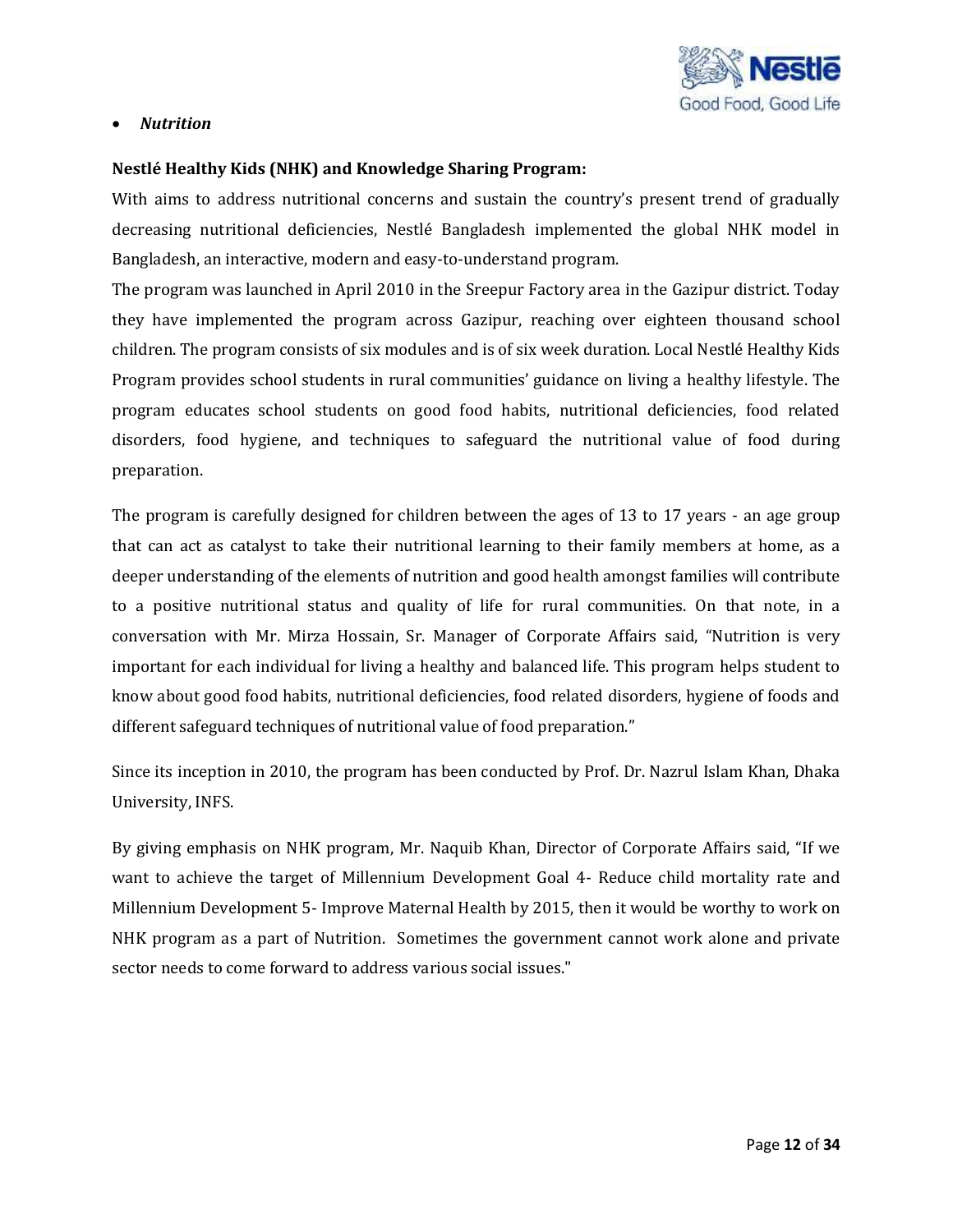



**Nestlé Healthy Kids program MoU**

## **Present Scenario (Till 2013):**

- In Bangladesh till 2013: **8,000** Kids enrolled in NHK training
- A pilot **Knowledge sharing program** among the peers and community- Shared nutrition knowledge among **10,000** kids in 2013 through this pilot initiative.

## **Commitment 2014:**

| <b>Nutrition</b> | 3,000 kids to be enrolled;                           |
|------------------|------------------------------------------------------|
|                  | 15,000 to be shared knowledge (within Gazipur Dist.) |

## **Comparison:**

|                  | <b>CSV (Nutrition)</b>               | 2012<br>(Past) | 2013<br>(Past) | 2014<br>(Present) | 2015<br>(Future) | 2016<br>(Future) |
|------------------|--------------------------------------|----------------|----------------|-------------------|------------------|------------------|
| <b>Nutrition</b> | Nestlé Healthy Kids<br>Program (NHK) | 2000           | 3000           | 3000              | 5000             | 6000             |
|                  | Knowledge Sharing<br>Program         |                | 10000          | 15000             | 25000            | 30000            |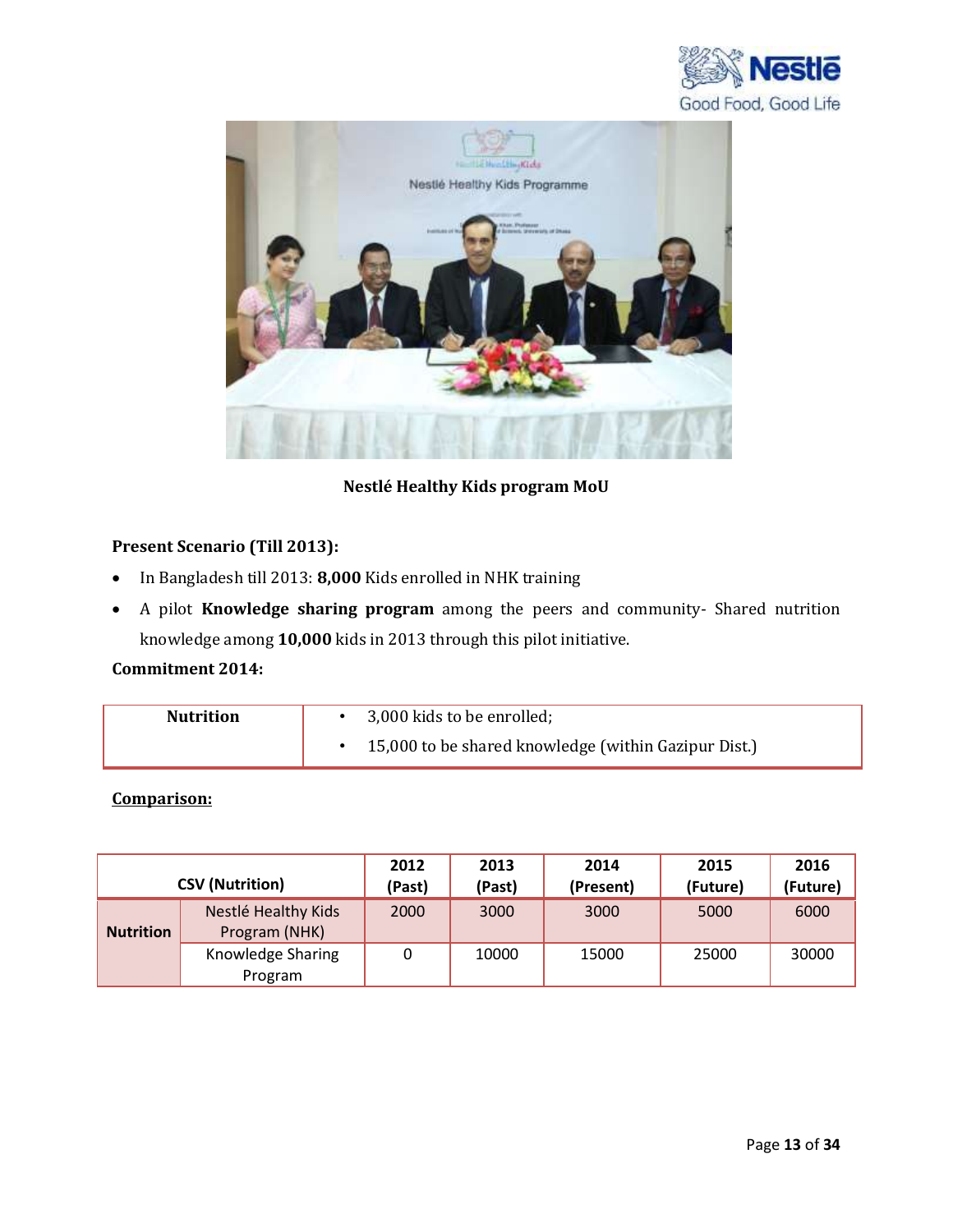



**Comparison of Nutrition CSV from 2012 up to 2016.**

The above mentioned graph describe that, NBL so far reached to the 5000 school students through NHK programs, and their expected shared knowledge is around 10000 people. By 2016, they want to reach more 14000 students estimating that the shared knowledge would be around 70000 people in the community.

### *Water*

### **Water Tank and Water Education:**

In line with Nestlé Worldwide initiative of Creating Shared Value - to support the community in the rural area, Nestlé Bangladesh has constructed several water tanks of the highest hygiene and quality to supply clean drinking water. These units are built by drilling and constructing water tanks that store clean drinking water allowing the school children regular access to drinking water. Facilities are tiled and have taps for easy maintenance and access.

The water facilities are built in schools at Gazipur District. Since the inception of the project in 2006, over forty three thousands of students in those areas are directly being benefitted from these facilities. Setting up these water projects is a continuous process.

With every NBL Clean Drinking Water project that is implemented in schools, 'water education' becomes a part of the school curriculum and water education programs are to teach students about the importance of clean water, the need for conservation and the link between clean water, hygiene,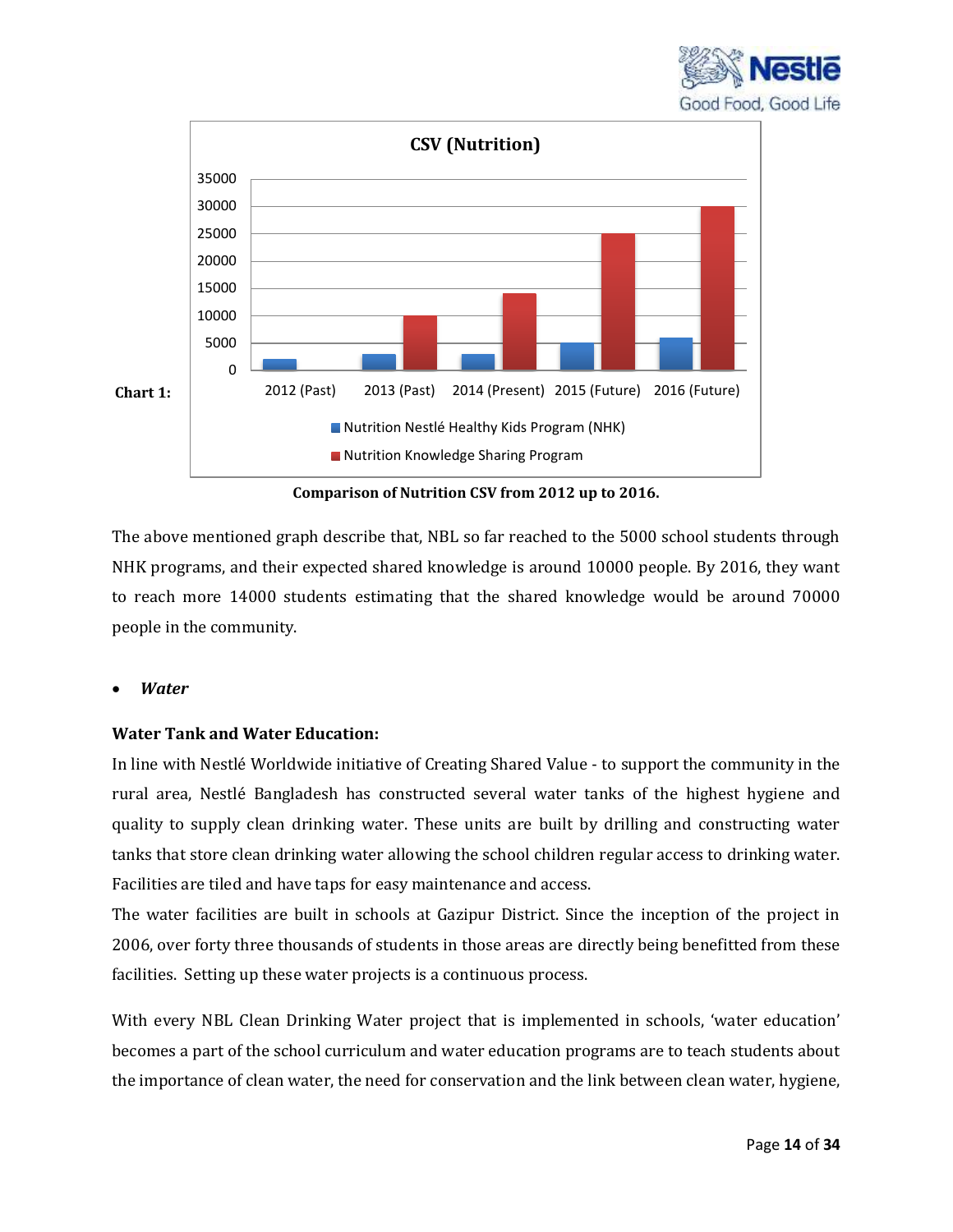

health and wellness. Mr. Naquib Khan said, "Pure drinking water is in a threatening position. If company does not consider it seriously, company itself will be in a threatening position. So for the betterment of human civilization, we all should be careful for effective use of water and preserve it to get a good future."



#### **NBL's water approach to School Children:**

People take water for granted, treating it as an endless resource. NBL treat children as 'water ambassadors' and use water education programs to create awareness amongst students. These programs discuss the importance of clean, hygienic water, the need to check the depletion of water resources, and methods of water conservation. Children carry these messages to home, extending program's reach.

#### **NBL's water approach to Farmers:**

Agriculture requires a heavy use of water. NBL is increasing awareness regarding the depletion of water and advice farmers on the optimal use of water in agriculture and dairy.

#### **NBL's water approach to Employees:**

On World Water Day, a campaign on water conservation and preservation takes place at both the factory and office premises to instill a greater awareness of the need for water conservation.

#### **Present Scenario (Till 2013):**

- Constructed 38 water tanks to provide clean drinking water to rural school children
- Around 3,500 students are provided with water training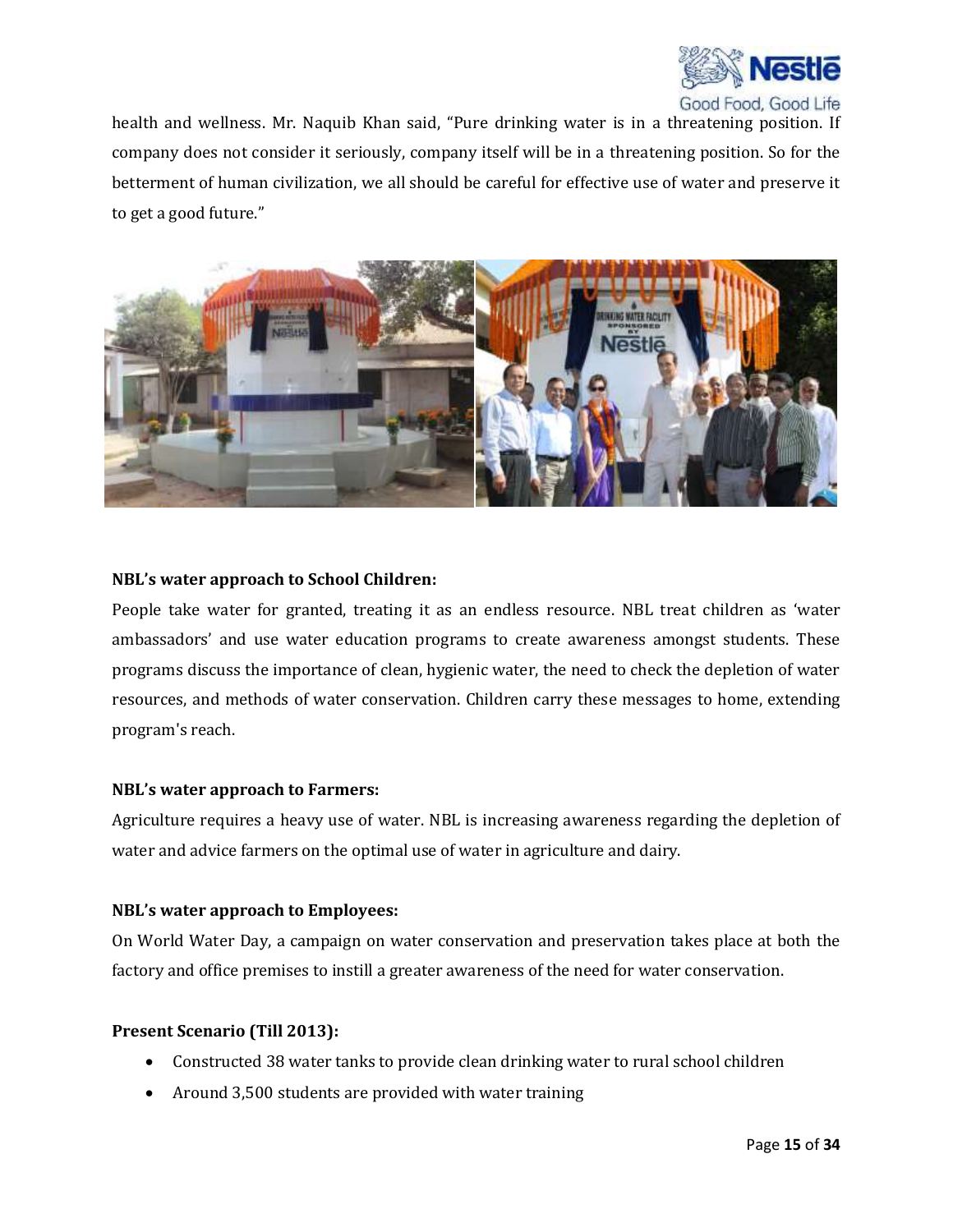

#### **Commitment 2014:**

| Water | 5 Water tanks to be constructed & maintain the old ones; |
|-------|----------------------------------------------------------|
|       | Provide water education to 500 school children;          |

### **Comparison:**

| <b>CSV (Water)</b> | 2012   | 2013   | 2014      | 2015     | 2016     |
|--------------------|--------|--------|-----------|----------|----------|
|                    | (Past) | (Past) | (Present) | (Future) | (Future) |
| <b>Water Tank</b>  | 5      | 5      |           | 8        | 10       |



**Chart 2: Comparison of Water Tank Project.**

From 2006 to 2013 they have constructed 38 water tanks, but here I have given the data from 2012 up to 2016 which is in planning process. Thus, by 2016, hopefully Gazipur districts will get access to more 23 water tanks and clean water.

#### *Rural Development*

#### **Sanitation facilities**

Nestlé believes that education and empowerment of students can enhance the quality of life in communities. But in Bangladesh, majority of the girl students in the rural area discontinue education as soon as they turn 10 or 12. After observing the behavioral pattern of these students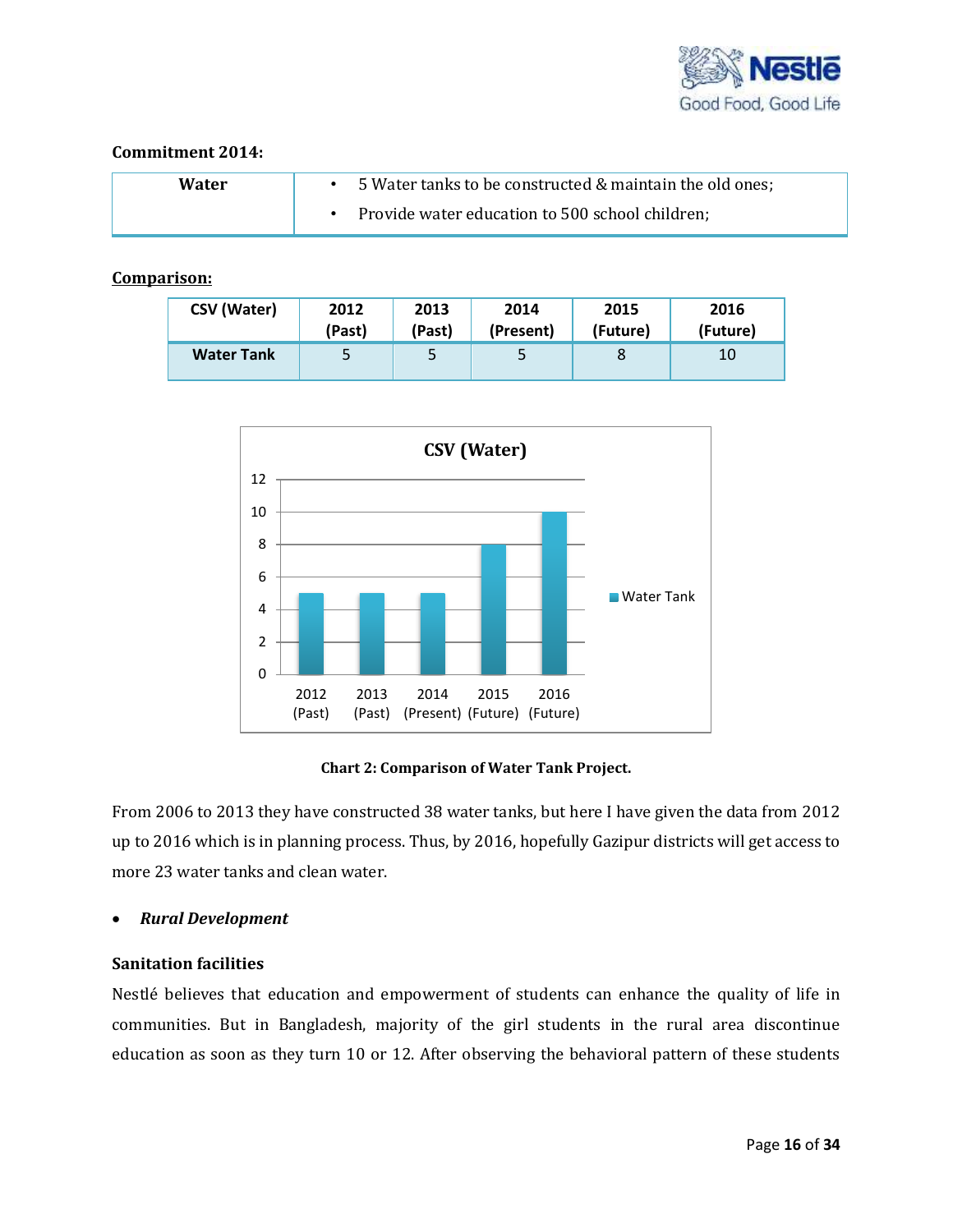

and their families, it has been identified that apart from the early marriage issue, absence of a separate or any sanitation resulted into high drop-outs from schools.

To facilitate these students in continuing their education, promote a healthier and cleaner environment and support them, Nestlé Bangladesh has set up 21 sanitation facilities in village schools in the Gazipur district till 2013. These facilities currently benefit almost 11,000 girl students and will benefit future generations in Bangladesh as well. On that note, Mr. Mirza Hossain said, "When girls reach at the age of 11-13, they should have the rights to use separate sanitation. Our study shows that due to lack of enough sanitation facilities in the rural areas, girl's students escape from Scholl or simply do not want to come school. To reduce that rate, NBL is supporting to construct Girl's toilet to the primary school."

#### **Collecting Raw Materials**

Apart from sanitation facilities, NBL has taken initiative to collect the raw materials from farmers directly rather than importing it. Primarily they want to collect rice and spices from Dinajpur District. For that reason, they have already done the initial works for the process. At first they will train the farmers about modern methodology of cultivation, use of seed and fertilizer etc, and then will buy raw materials from the farmers. Thus, it will help the rural people to have a better standard of living as they will be trained up and at the same time, company will be able to reduce the importing cost of raw materials. That is why; Mr. Naquib Khan, Director of Corporate Affairs said, "It is our responsibility to develop rural economy and create a win-win situation for farmers and organizations as well."

#### **Present Scenario (Till 2013):**

- Responsible local sourcing of Rice & Spices. We are exploring right partners of suppliers/farmers/NGOs to work with
- Construct separate girls' toilet in the rural schools to reduce drop outs of girl students. Constructed 21 girls toilets

|                          | Establishing 3 more girl's toilets                                      |
|--------------------------|-------------------------------------------------------------------------|
|                          | Piloting the initiative of training the farmers about right utilization |
| <b>Rural Development</b> | of fertilizer & seeds;                                                  |
|                          | Working with rice and spice producers                                   |

#### **Commitment 2014:**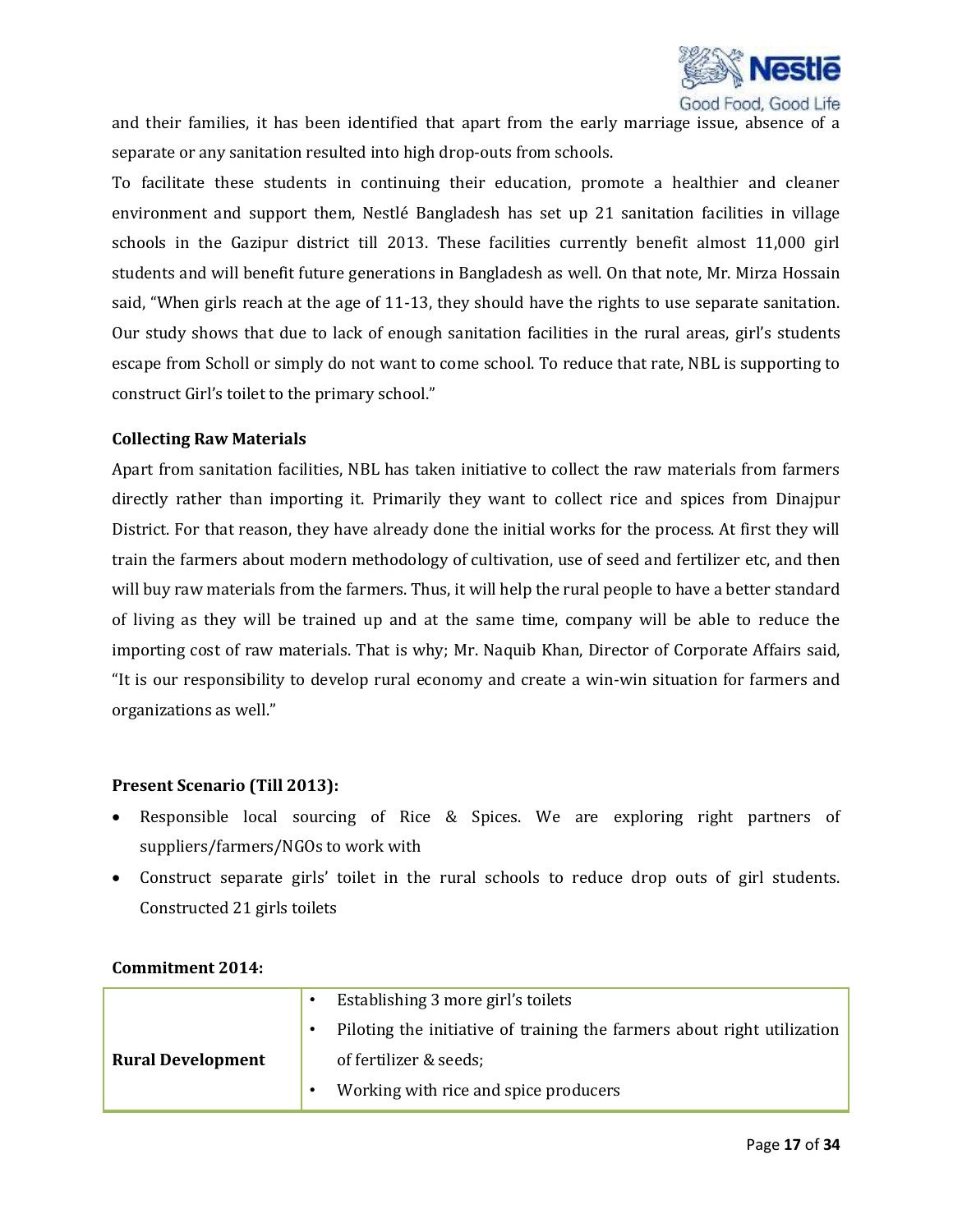

#### **Comparison:**

| <b>CSV (Rural Development)</b>   | 2012   | 2013   | 2014      | 2015     | 2016     |
|----------------------------------|--------|--------|-----------|----------|----------|
|                                  | (Past) | (Past) | (Present) | (Future) | (Future) |
| <b>Establishing Girls Toilet</b> |        |        |           |          | ь        |



**Chart 3: Comparison of sanitation facilities as a part of rural development**

From the above mentioned graph, we can see that, although NBL already established 21 girl's toilet in the rural school, out of them 6 has been built by 2012 & 2013. By 2016, they have a plan to build 14 more toilets to reduce the drop out girls in Gazipur District.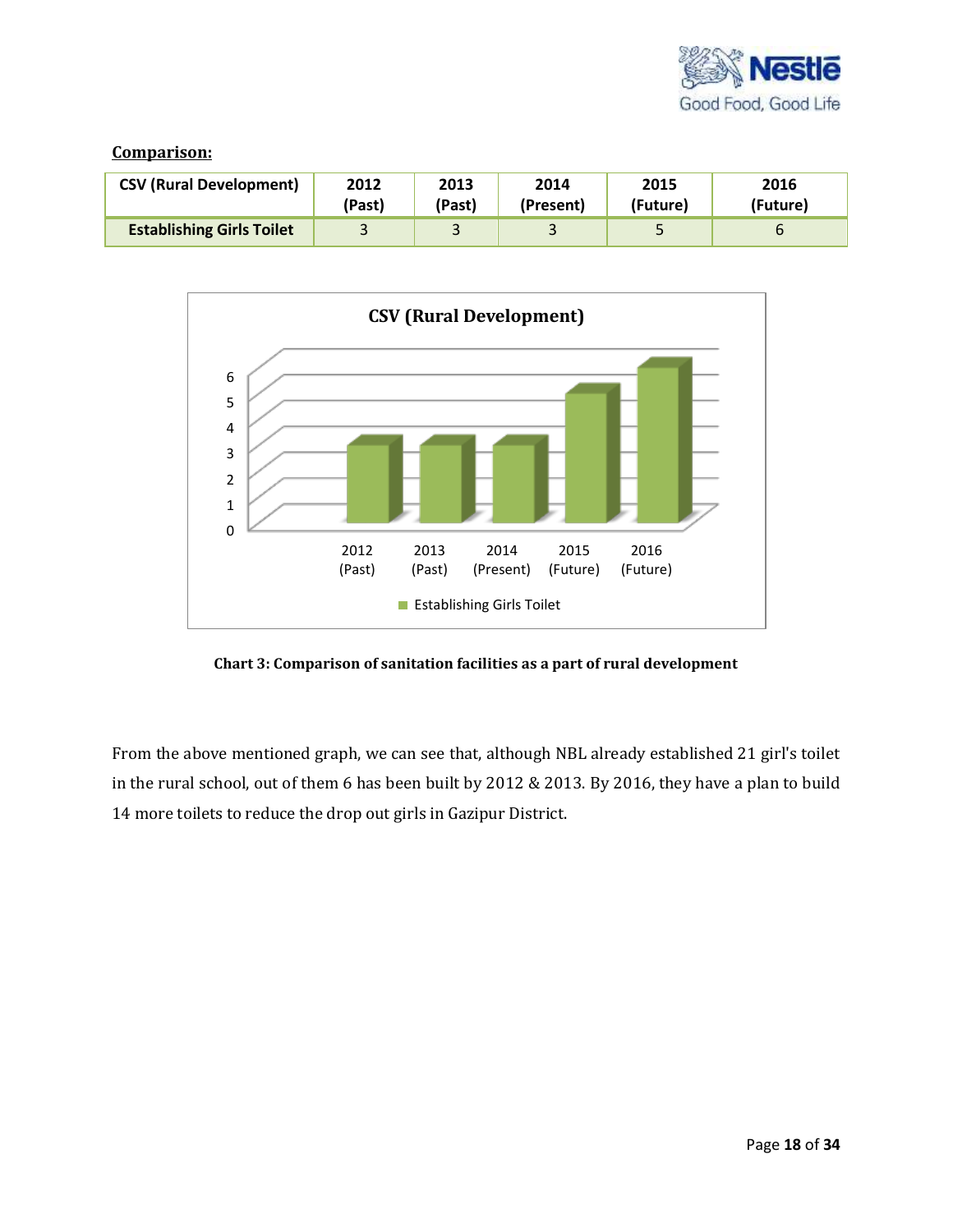

## Project Details & Social Impact

Each and every CSV programs are designed separately as it differs from one to another. In the analysis part of my report, I have given detail of each programs starting from planning to implementation to show how the whole process works. To some extent I tried to give the social impact as much as I can. Side by side, there is community opinion which shows the transparency and validity of the project. After that, there are recommendations which organization can implement for their betterment.

- *Project Details- Nutrition- Nestlé Healthy Kids (NHK) Program:*
- **1. Purchase Request:** According to the instruction of Nestlé South Asia Region (SAR), at first NBL has to raise a ticket mentioning that they want to start NHK program in a school. If SAR gives proper clearance, only then NBL takes preparation to initiate NHK program in a particular school.
- **2. Selection of School:** There might be series of schools for the project. At a time, all of the schools cannot be covered. So based on available resources and other supporting activities, NBL select a school and start further process.
- **3. Purchase Requisition:** After selecting a particular school, NBL asked the school authority to give a requisition. It is just for having a record that school authorities has consent for the NHK program.
- **4. Participant list:** Then, school authorities gives a participant list to NBL that how many students are going to attend from which classes.
- **5. Training Schedule**: Nutritionist Professor Nazrul Islam prepare the training schedule of behalf of NBL after getting the participants list.
- **6. Purchase Order:** Formally or officially, now NBL start works for the NHK program which is known as purchase order. Purchase requisition and purchase order is just the official approach to start and have validity of work.
- **7. MoU:** After releasing purchase order, a Memorandum of Understanding (MoU) has been signed between the Principal of the school and Managing Director of NBL mentioning all the process and conditions which is required for official purpose or per company policy.
- **8. Printing:** After that NBL go for poster printing, nutrition book printing to conduct the training session. Sometimes, they also print the course completion certificates based on number of participants. Sometimes, certificates are printed after the completion of course.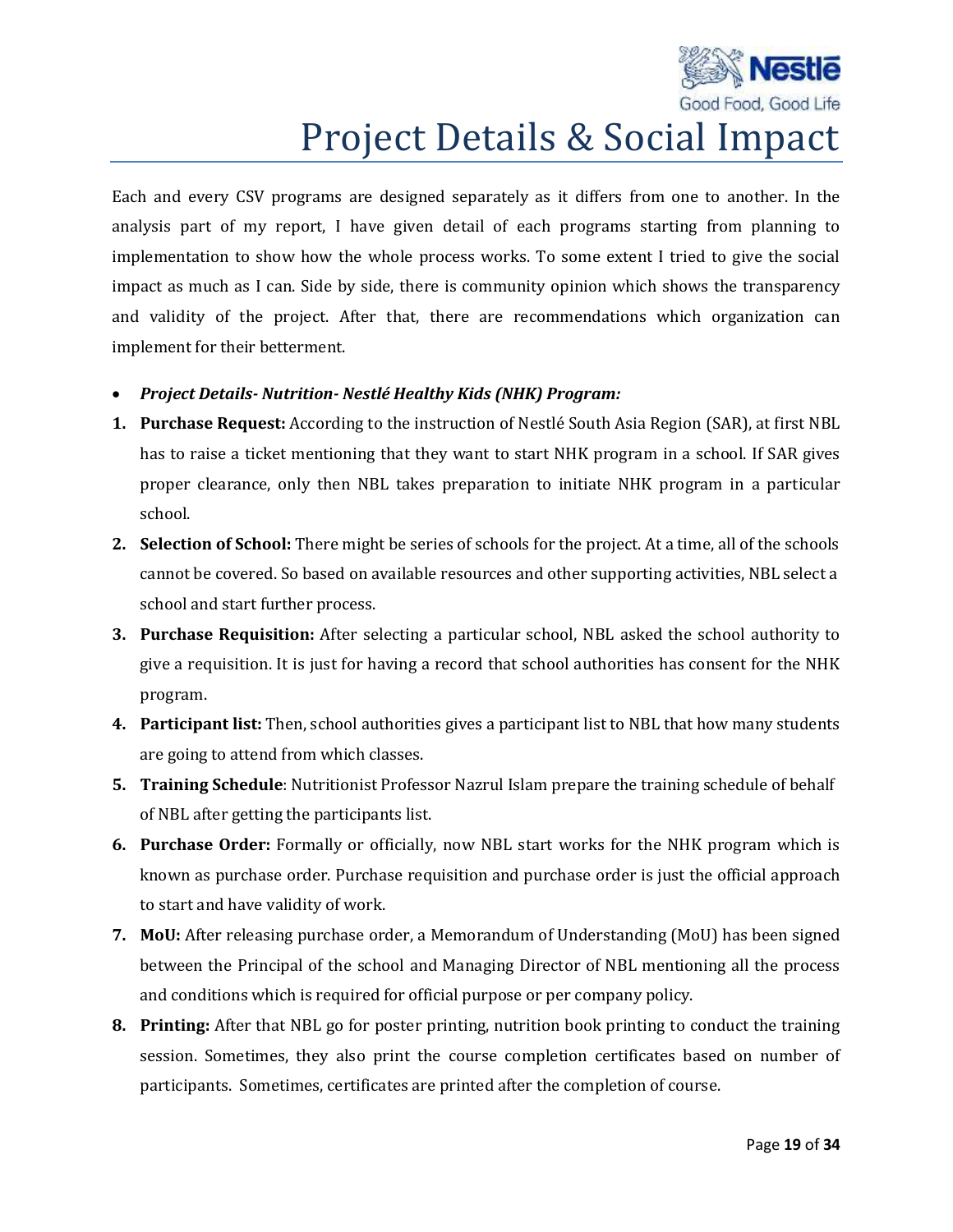

- **9. Training:** Training usually starts on the month of March. The whole training period consists of 6 months which includes 6 modules of learning. Thus, usually the training program ends up on August. It is because the evaluation report of training program has to be submitted by October to the Headquarters in Vevey, Switzerland.
- **10. Evaluation Report:** Through some mock test and quiz competition, NBL representative prepares the evaluation report of each participant. There is certain percentage of marks that needs to get to pass the training process. As it is a continuous process of six months, usually the results come positive.
- **11. Certificate:** After the course completion, students receive a certificate to encourage them so that they become interested about the nutrition value of food.
- **12. Project Modification:** Based on the evaluation report, NBL makes necessary changes for the forthcoming year planning. This is how the whole NHK project is working from last four years.

#### *Social Impact of NHK Program:*

Previously I have given some data and charts that how many students are enrolled in the NHK program. It ensures one thing that the number of student are aware about nutritional aspects and they helps other to be aware about nutrition. If that fact is true then so far 5000 students receives the training and they were able to aware 10000 more people. This is how knowledge sharing happens.

#### *Project Details- Clean Drinking Water Project Activities:*

Nestlé Bangladesh Limited does not start any projects randomly without proper justification. Thus, each of the programs has different phase of implementation. Here is the outline for Water project:

- **1. Investigation & Assessment:** When a primary school's Principal or Sr. Teacher place the requisition in the office of NBL to establish or sponsor a Water Tank, NBL's assigned team first made a survey to assess the eligibility for setting up drinking water facility.
- **2. Purchase Request & Order:** Just like the NHK program, it is the same request and order system. School authority gives a purchase request and NBL gives the purchase order to start the work.
- **3. Community Engagement:** Through this phase, school authority, *panchayat*, opinion leader from the community try to get 5-10% fund voluntarily if they want to contribute for the project.
- **4. Testing:** All the time, water has been tested in the NBL's Sreepur Factory to examine whether it is drinkable or not. quarterly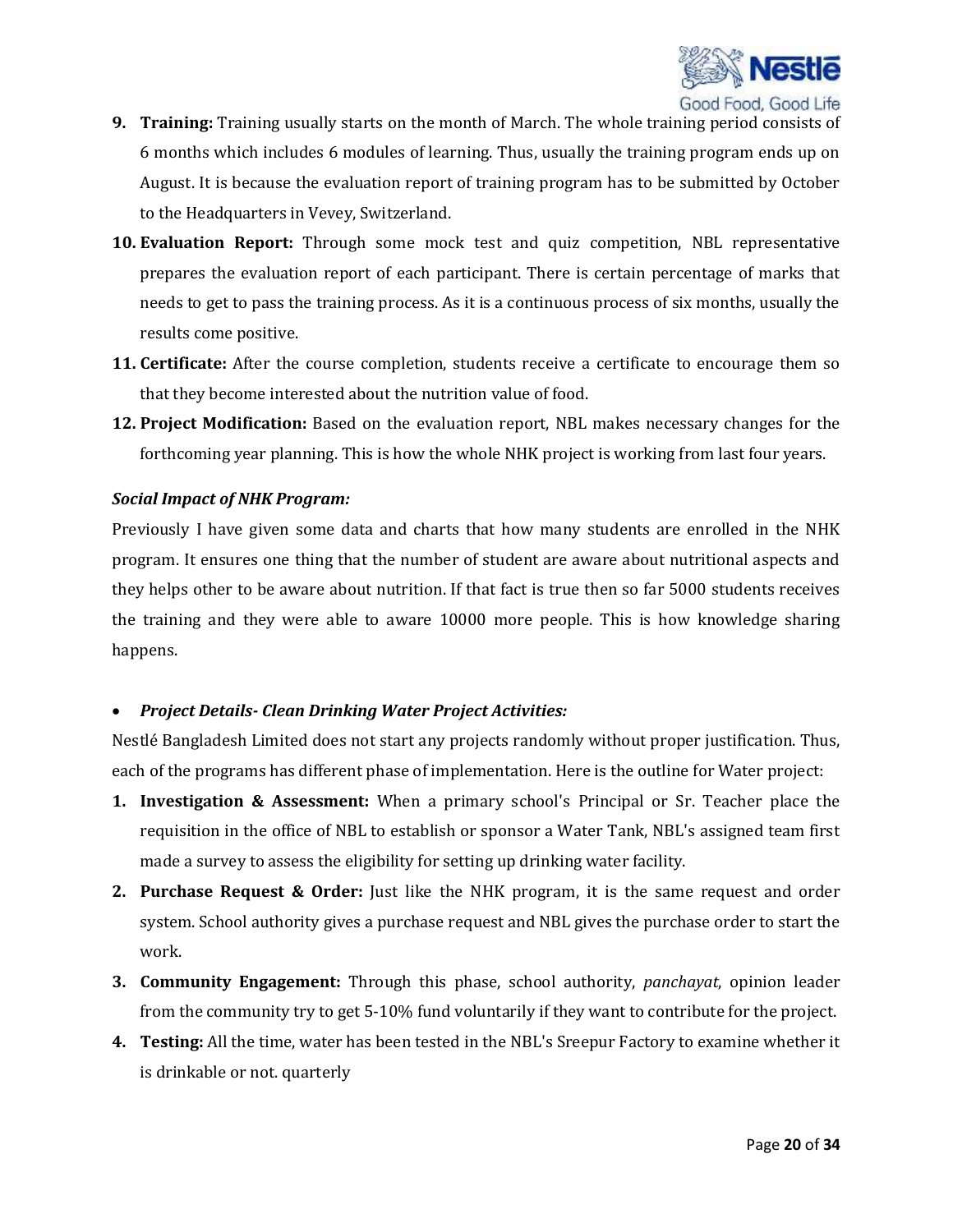

- **5. Construction:** At this phase, nominated contactor along with help of factory engineers starts to construct the tank and submersible deep bore well.
- **6. \*Water Education:** When the construction is running, simultaneously water education program is also held in that particular school students starting from class 4 and onwards. This program helps them to learn how to use water efficiently, how to keep the water clean and different preservation methods of water etc.
- **7. The Inauguration:** By this time, the construction has been completed and the facility is handed over to the school authority and village community. This whole process takes almost two months to finish it properly.

#### **\*Water Education Program:**

Previously I have mentioned that water education programs are organized by NBL. Here I have given below a brief outline that what is the program all about:

- **Poster Sharing:** In total 16 posters are shared usually through an interactive session with the students and teachers as well regarding water conservation, saving, preserving, necessity etc.
- **Demonstrations:** A water harvesting model, solar disinfectant methods, drip tap demo and different tips are discussed in the part.
- **Drawing Competition:** As it is a water education program, student takes part for the competition based on the theme "water".
- **Winner Selection:** Finally the winners got the recognition based on their drawing, use of color, clarity of thoughts, right slogans etc. Crest and confectionaries has been given usually to the winner, each winner from each class.

#### **Monitoring/ Follow up:**

Maintenance and repair is the utmost priority for NBL. It is important to keep track of the condition of the water from the source. Flushing and chlorination is examined in every quarter and help can be sought from factory Quality Assurance department. Schools authorities are also instructed to keep their assets as clean and preserve as possible. Sometimes, if NBL do not find the authority cordial to protect their assets or deliberately do something wrong, after giving some warning, NBL stops the monitoring as a part of punishment. But this situation rarely happen, as no one wants to bear huge cost of testing and repairing all alone.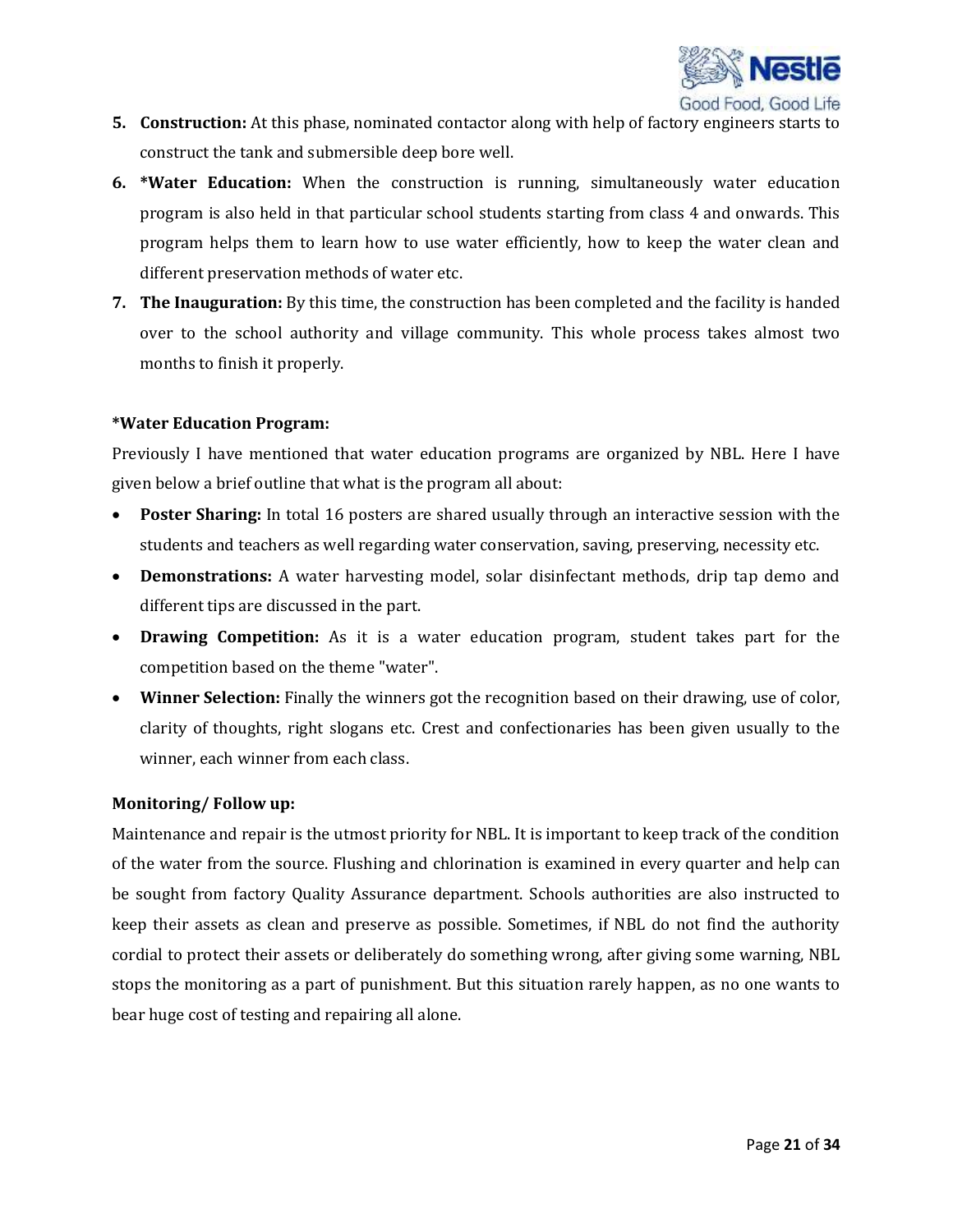

#### *Social Impact of Water Project:*

| Number of Primary schools   | 38                                                             |
|-----------------------------|----------------------------------------------------------------|
| Water Tanks                 | 38                                                             |
| Numbers of Boys benefitted  | 22512                                                          |
| Numbers of Girls benefitted | 19367                                                          |
| Nearby Villagers benefitted | It is uncountable as the tank is open for all/nearby villagers |

- *Project Details- Rural Development- Sanitation and Collecting Raw Materials:*
- **1. Selection of School, Purchase Request and Purchase Order:** These three processes are just same as NHK and Water Tanks projects. If I write it again, it will be a repetition of words. NBL follows same process for sanitation project as well.
- **2. Construction & Completion:** Just like the water tank projects, girl's toilets are constructed and completed within two months and inauguration takes place accordingly
- **3. Monitoring & Repair:** School authorities are being instructed that if any problems they face, they should inform the NBL authority. While receiving problematic calls from schools, NBl's try to fix it as soon as possible.

#### *Social Impact of Rural Development- Sanitation Project:*

| Total Girl's toilets             |  |
|----------------------------------|--|
| Total No. of Girl's toilets user |  |

The number of girl students in different schools has increased than before after the establishment of toilets. There is no specific data or statistics about it but both NBL and school authority claims that it has a positive impact for the presence of girl students.

In terms of collecting raw material, NBL just started this project to collect rice and spice from the farmers after giving proper training. So it is still in the planning phase. It does not have any impact on society so far.

### *Community Opinion:*

Out of 38 Schools, I have randomly picked 6 schools and talked with the Head Masters about the condition of Water Tank and Girls Toilet. And I have received mix reaction which they have given in Bangla. I have described it in English here. Their opinions are given below:

 **Barmi High School:** The Head Master of Barmi High School, Md. Anwar Hossain said that "Definitely the water tank and girls toilet made our life easier. We are grateful to NBL that they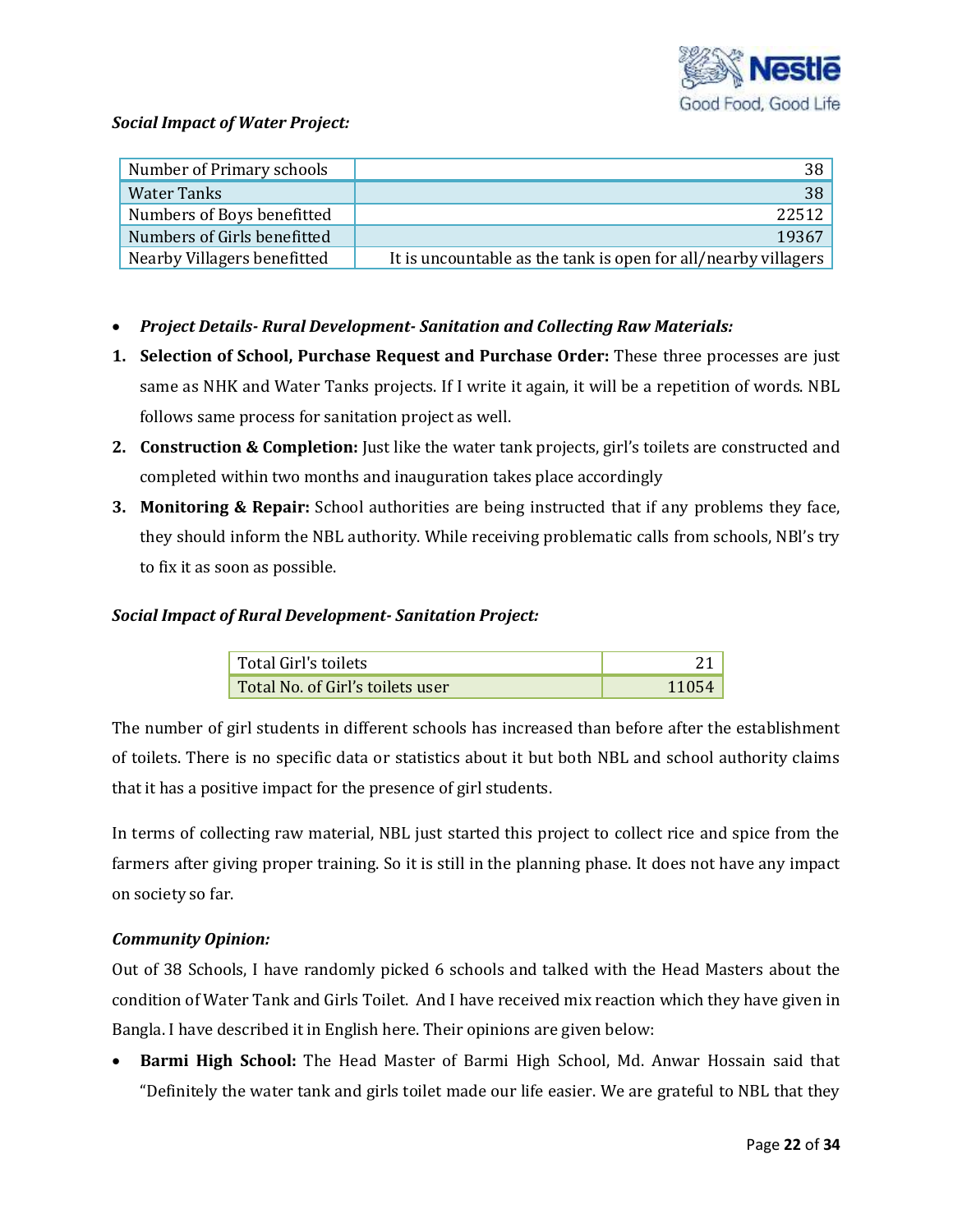

have established it. Our water tank not only helps the students but also the nearby community. And everyone is happy. Girl students do not have any problem nor do they escape from the school now that they have done before. When I asked about the maintenance, he said that NBL whenever he felt any problem, he inform NBL, and authority helps to sort out that problem as soon as possible also they check it regularly.

- **Pirujilla High School:** The Head Master of Pirujilla High School, Abu Ahammod said that, "We have some problems regarding water tank motor and wash. I have already informed the NBL authority. They have said that they will repair it as soon as possible. And Girls toilet does not have any problem so far. Girl students are comfortable now.
- **Kapasia High School:** The Head Mistress of Kapasia High School, Sushila Begum said that, both the Water tank and Girls Toilet is in good condition. They do not have any problem. Service is excellent.
- **Monipur High School:** The Head Master of Monipur High School, Shailesh Chandra Vrmon said that, it would be great if NBL wash the water tank once very soon. Overall service was very good, but a wash could be even more helpful. Girl's toilet is giving good service as well.
- **Mawna High School:** The principal said, it is very helpful for us as we can access pure water not going so far. Currently we don't have any problem regarding Water Tank. And about the Girl's toilet basin has broken. We have already informed NBL; hopefully they will give support as earliest as possible.
- **Bhovanipur High School:** The principal said, they have not faced any problem after the establishing of Water tank and Girls Toilet. Everything is going well. NBL is regularly monitoring. The problem we had, already sorted out. Yet, he also admit that sometimes some illiterate people try to make misuse of the drinking water like by taking shower or some for some other activities. But the school authority tries to take care on that issue as much as they can. Besides, students are encouraged for maintaining their school norms to ensure best use of drinking water.

In Pirujila High school, I have talked with a student of class 6 named saiful. I asked him different questions while gossiping. Among them I randomly asked *"pani bolte ki bujho'' (What you understand by the name of 'water'?* Although I thought that little kid will be confused but keeping me surprise he was able to give a nice answer. He said in Bangla, *"Kalke Hashte Hole, Ajker Theke Pani Shonrokkhon Koro" which means "Save water today, to smile tomorrow".* Then I asked in Bangla, *How did you know it? He replied, "Nestlé theke pani shikkha kormoshuchi te shikhaise amaderke" which means, "Nestlé has taught us in the water education program".*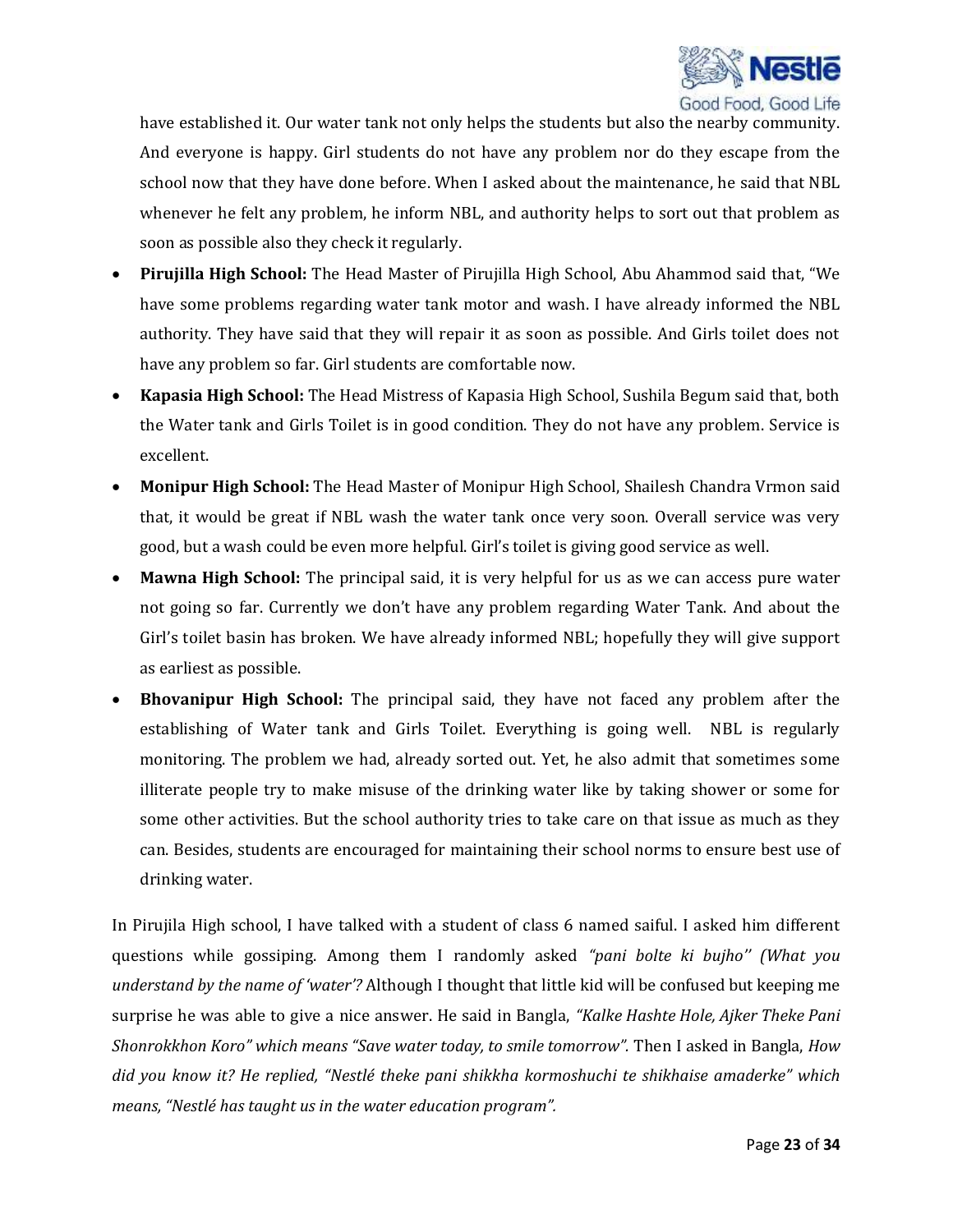

In brief:

| Name of the schools           | <b>Water Tanks Condition</b> | <b>Girl's Sanitation Facilities</b> |  |
|-------------------------------|------------------------------|-------------------------------------|--|
| Pirujilla High School         | <b>Need Monitoring</b>       | Good                                |  |
| <b>Bhovanipur High School</b> | Good                         | Good                                |  |
| Mawna High School             | Good                         | <b>Need Monitoring</b>              |  |
| Kapasia High School           | Good                         | Good                                |  |
| Monipur High School           | <b>Need Monitoring</b>       | Good                                |  |
| Barmi High School             | Good                         | Good                                |  |

# Job Responsibility

In the CSV program, my job responsibility was bit limited. Because all the project and work processes are well ahead planned and assigned to the specific person. However, being an intern, I have closely observed all the processes, but particularly Nestlé Healthy Kids Program & Water Tank establishment. Initially my responsibility was reading different documents and understanding their CSV commitment & way of doing it. I was gone through from different documents related with CSV that why and how the process is going on. On the next phase, company asked me to go through from different company websites to get some idea about other company's CSV. Followed by, My responsibility was more on the evaluation part i.e. evaluating and validating the project works. For example, I have contacted in different school where water education and tank has been provided already. Sometimes I have found some difficulties over there, whereas most of the cases the operation is going on smoothly. I have collected opinions from the school representatives & also took some community opinion which I have shared above.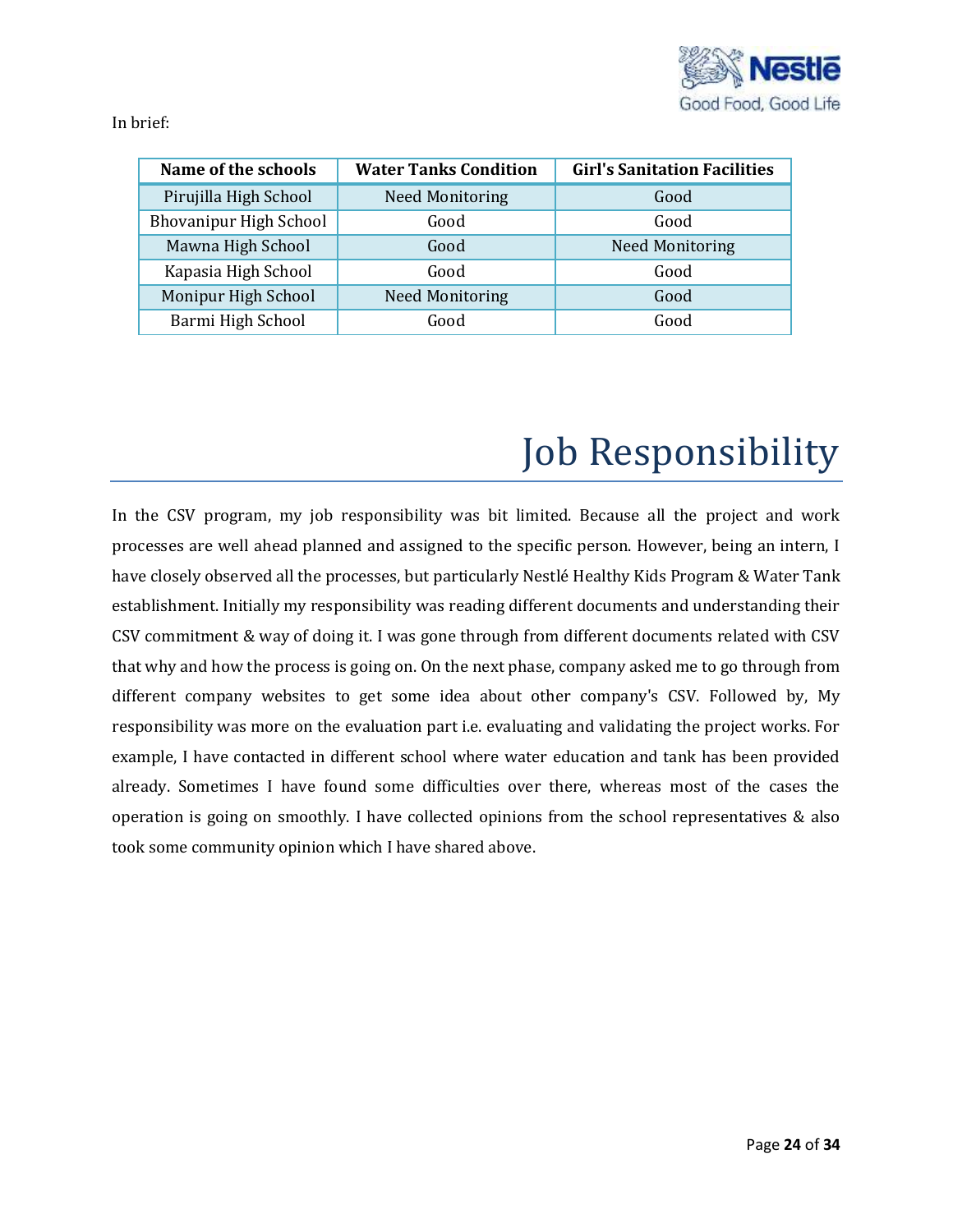

## Comparative Analysis of CSR among three Companies

| Nestlé Bangladesh Ltd.                                  | <b>PRAN Foods Ltd.</b>                                                                                                                                                  | <b>GSK Bangladesh</b>                                                                                                                                                                                                                     |
|---------------------------------------------------------|-------------------------------------------------------------------------------------------------------------------------------------------------------------------------|-------------------------------------------------------------------------------------------------------------------------------------------------------------------------------------------------------------------------------------------|
| <b>Nutrition</b>                                        | <b>Promises to the</b><br>$\bullet$                                                                                                                                     | <b>Majher Chor: Village</b><br>$\bullet$                                                                                                                                                                                                  |
| - Nestlé Healthy Kids<br>Program<br>-Knowledge Sharing  | environment--<br>- Community forestation<br>- Effluent Treatment Plant                                                                                                  | <b>Transformation Project-</b><br>replace houses, build cyclone<br>shelter, build a new ghat, replace<br>lost live stocks, clean all the                                                                                                  |
| <b>Water</b><br>- Water Tank<br>- Water Education       | (ETP)<br>- Heat Recovery Boiler                                                                                                                                         | water supplies raise the<br>embankment and implement<br>extensive reforestation.                                                                                                                                                          |
| <b>Rural Development</b><br>$\bullet$<br>- Girls Toilet | <b>Promises to the</b><br>$\bullet$<br>community                                                                                                                        | <b>GSK and Save the Children-a</b><br>$\bullet$<br>new PHASE-- The two pronged                                                                                                                                                            |
| - Training to the<br>farmers                            | - Dairy Development<br>- Education Development                                                                                                                          | objectives of the PHASE project<br>in Bangladesh was the improved<br>use and behaviour of health,                                                                                                                                         |
|                                                         | <b>Other Social Support:</b><br>$\bullet$<br>- Helping Mosque, Temple                                                                                                   | hygiene and nutrition services<br>amongst the enrolled school<br>children of the impact area-                                                                                                                                             |
|                                                         | & Churches.<br>- Working together with<br>Red Crescent.<br>- Collecting and donating<br>blood.<br>- Working for the disabled.<br>- Working with 'Save The<br>Children'. | Nasirnagar, Brahmanbaria<br>The Free Primary School -- In<br>$\bullet$<br>an effort to reach out to these<br>children GSK Bangladesh is<br>sponsoring a free primary school<br>run by an NGO called Sathee<br>Kalyan Samity, in Rupnagar, |
|                                                         | - Helping the community in<br>natural calamities.                                                                                                                       | Mirpur.                                                                                                                                                                                                                                   |

## **Comparison among projects:**

|                                      | Nestlé BD Ltd. GSK Bangladesh | <b>PRAN Foods Ltd.</b> |
|--------------------------------------|-------------------------------|------------------------|
| <b>Number of CSR Activities Area</b> |                               |                        |
| <b>Number of CSR Projects</b>        |                               |                        |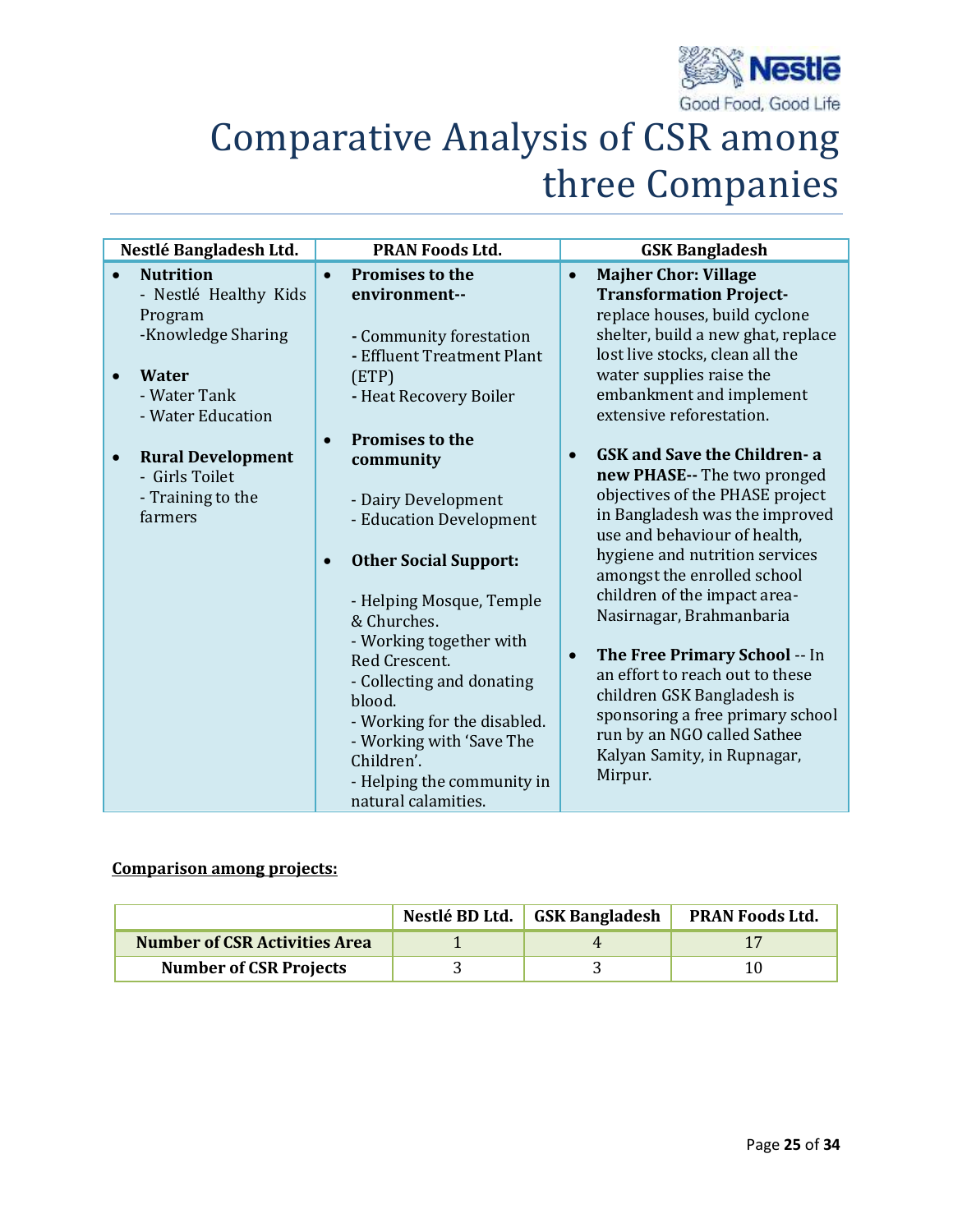



 **Chart 4: Three company's comparison based on number of projects and operating areas.**

From the above mentioned graph we can say that, there is a positive relation between number of projects and operating areas because if the company has the capability to work in different places they usually operates CSR on those places. If we look for PRAN Foods, their 17 factories located in 17 areas, thus their number of project are many. Same to GSK, they have 3 projects in 4 different areas. As NBL has only one factory in Gazipur, they operate three projects only in that district.

#### **Annual Expenditure for CSV of three companies:**

|                                           | <b>Nestlé</b> | GSK          | <b>PRAN Foods Ltd.</b> |
|-------------------------------------------|---------------|--------------|------------------------|
| Annual Expenditure for CSR in BDT (Appx.) | 3,00,00,000   | 14,00,00,000 | 12,00,00,000           |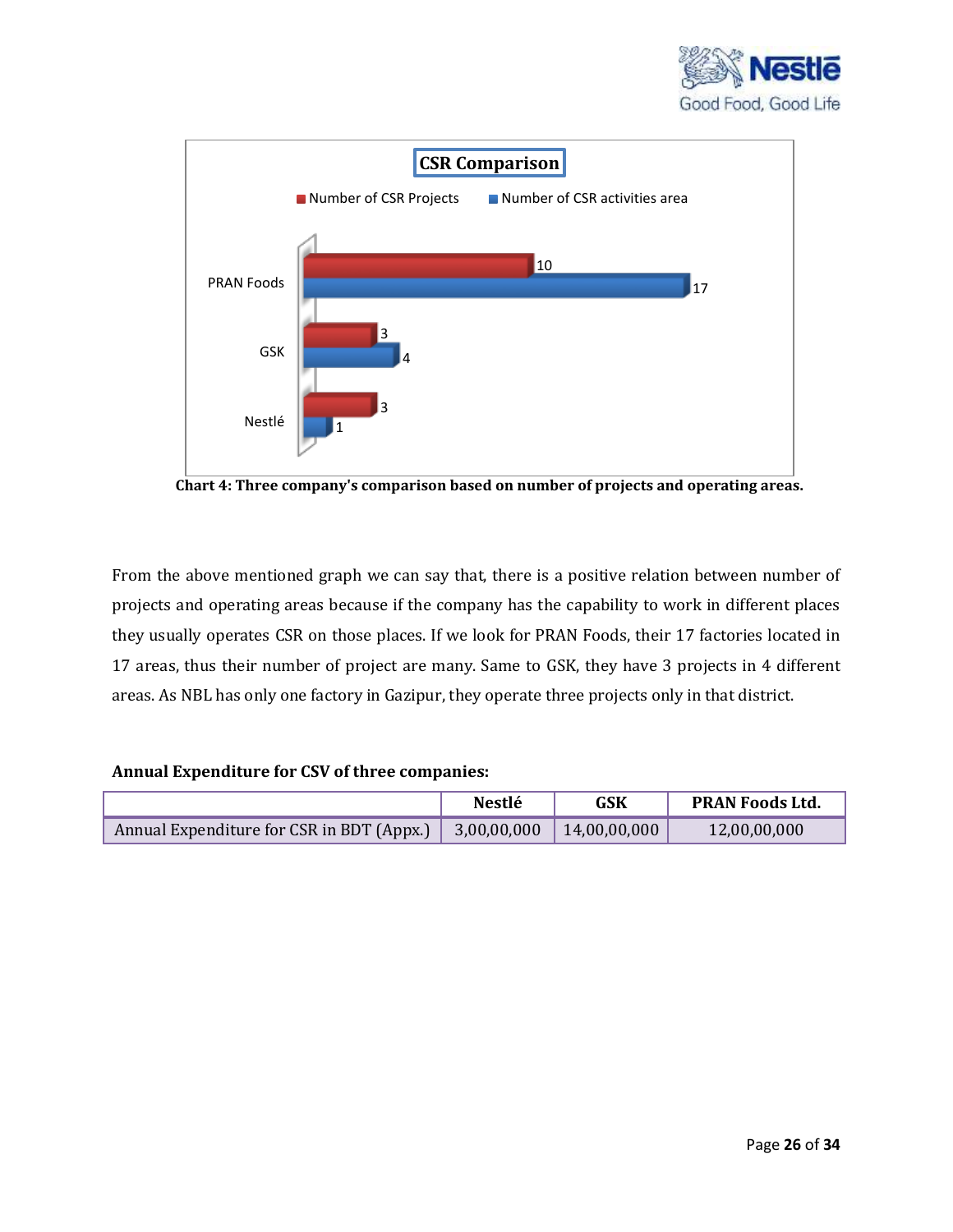



**Chart 5: Comparison of annual expenditure in CSR**

From the above mentioned graph, I can say that, as a local company, PRAN Foods ltd is far way ahead than NBL. Due to its full fledge support from locality, manpower and extensive business market, they have competed well comparing with the MNC like NBL & GSK. Although GSK is in top among three companies in terms expenditure of CSR but PRAN has competed simultaneously being a local company.

## Recommendations on Comparative Analysis

From the above mentioned graphs and competitor's analysis, I can draw some recommendations which are given below:

- **1.** NBL needs improvement in terms of number of CSR projects
- **2.** NBL has way to go in the CSR activities as they are far away from PRAN Foods Ltd. & GSK Bangladesh.
- **3.** NBL's operations are limited in one area and so as the CSR is also limited in one particular area which needs to be modified.
- **4.** In terms of Investment in CSR, again, NBL is way behind than other competitors. This has an ultimate impact on the sales of the NBL's products as people are not aware of their contributions.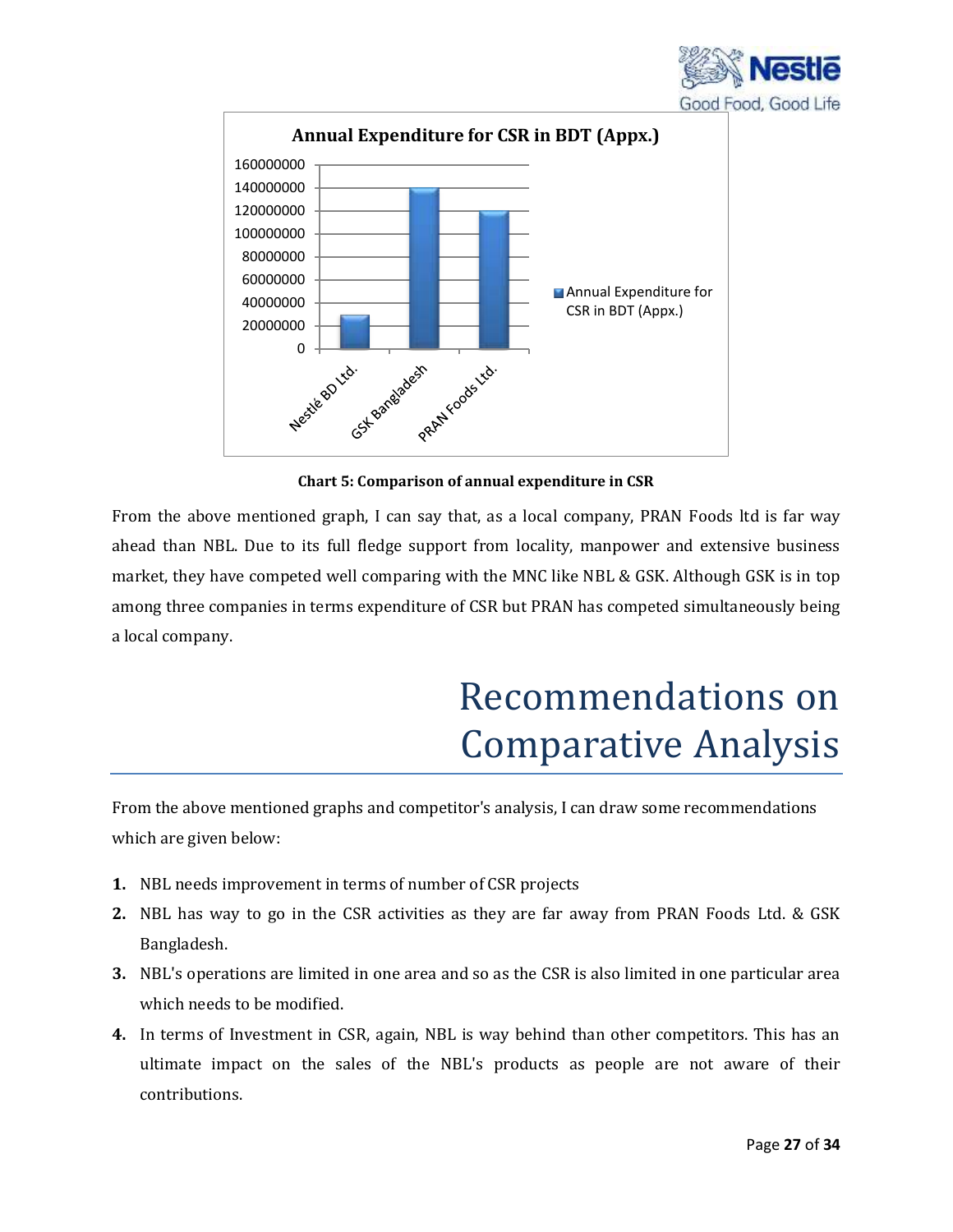

## Overall Findings & Recommendations

From the above analysis of NBL and its three different projects, I can summarize that, Nestlé Bangladesh Limited started its operation in 1994. It has started its first CSV, water project in 2006. Later on they have introduced NHK programs & Sanitation facilities from 2010. And from 2013 onwards, they have made initial preparations for collecting raw materials as a part of rural development. The success of their CSV depends on several other aspects, but still it is worthy to mention that due to their dedication and continuous effort for CSV, they have received Standard Chartered-Financial Express Corporate Social Responsibility (CSR) Award in the year of 2010-2011.

Although NBL is going good but after the project analysis of Nutrition, Water and Rural Development, I have some findings, observations & recommendations which are discussed below:

- **Location:** Nestlé operates its CSV only in Gazipur area, as the factory is over there. They can seek help from the factory lab or from the factory engineers, that's why they only perform their activities on that area only. Thus, I would like to say that only one area operation does not contribute at its best. Because in that case, only one area start developing and others are not. So they should introduce their activities in nearby districts as well one by one. If they continue to perform it according to their factory wise or factory location, then it would be very limited operation and overall contribution will be very less. As a renowned MNC worldwide, it is not expected that Nestlé will perform less compare to other MNC's in Bangladesh. So as fast they will expand their market, they can reach to more people through their CSV as well which ultimately build the brand equity and image.
- **Limited Resource:** NBL perform their activities as per the instruction of Nestlé Delhi. So for that reason they have limited budget, access of information and control, instruction & supervision. Thus, whatever decision India & Sri Lanka takes along with Bangladesh, most of the cases, Bangladesh needs to follow that. If NBL wants to do something extra, they need to maintain the upper decision which is a disadvantage for Bangladesh.
- **Global Alignment:** Although they are operating CSV in three areas, which is critical and needed for Bangladesh, but after all it is a global strategy which they apply in the 86 operational countries. Thus, they usually do not modify their CSV unless it is not needed at all. For example, in Africa they work for HIV AIDS diseases, which is massive on that zone. But that is not applicable for other countries. So they have modified it only for Africa as per the requirement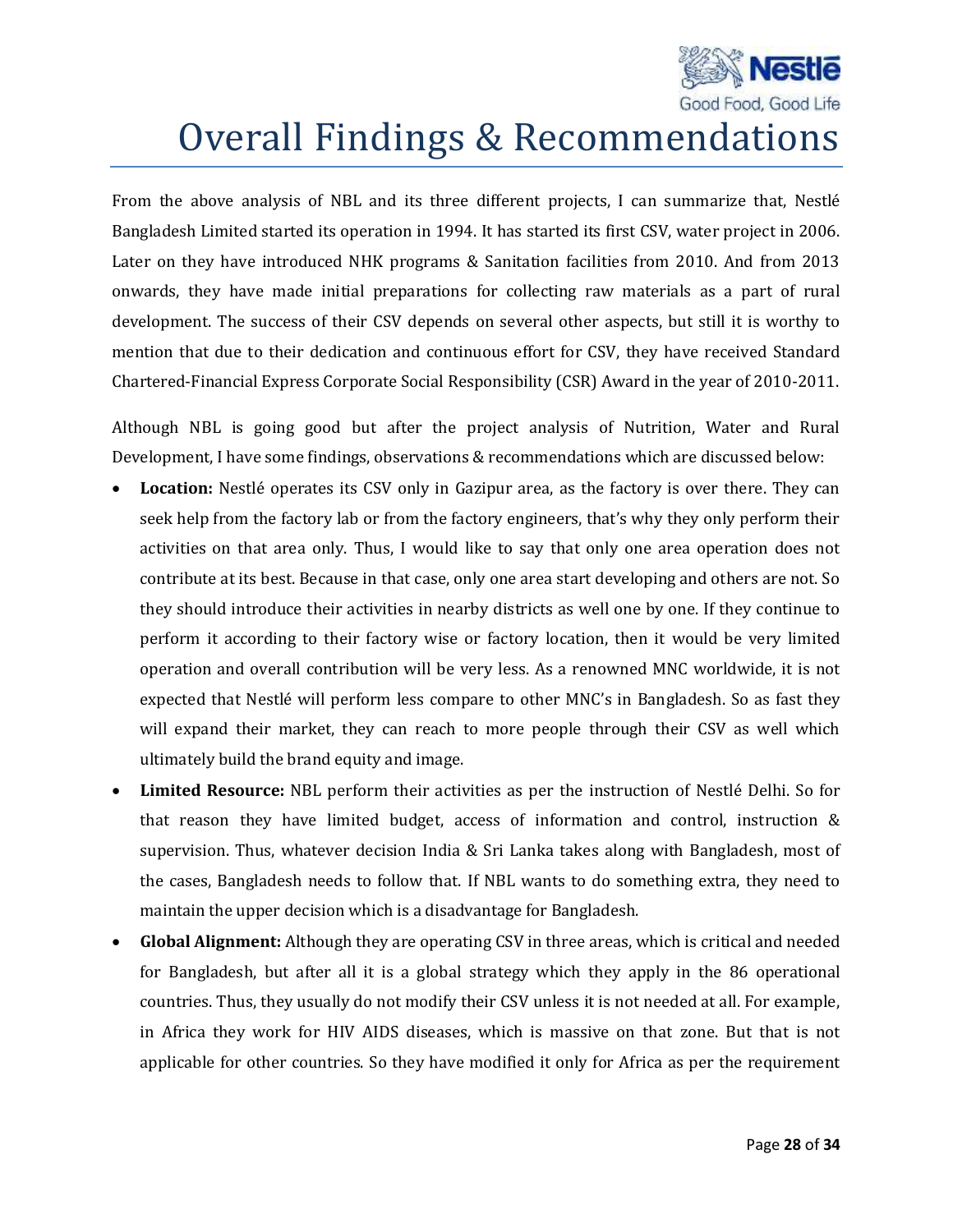

and need. So, following global alignment is also a shortcoming as sometimes the necessity might be less.

- **NHK- extra load for student:** Nestlé Healthy Kids Program is a very good initiative. But it has some drawbacks as well. For example, NHK is not a course curriculum from the Education Board. Rather it is totally separate initiative from Nestlé which students need to learn after their regular class activities. So sometimes it becomes an extra burden for them. And the teachers need to give extra time for that as well. So the ultimate effectiveness of NHK Program depends on how much teachers are capable to provide nutrition education and how much students are able to grab the knowledge and implement it in their day to day life.
- **Limited Water Education:** Water educations cover many things around the students which is a great source of learning. But this education is not for the in general village people. Whenever they provide the water education, they can gather the village people to be a part of water education so that, village people also have some knowledge and be a good citizen by ensuring ultimate effective use of water. NBL can do it as a part of their promotion as well.
- **Not strongly positioned Rural Development:** NBL has started their rural development CSR not much way before. It is not strongly positioned till now whereas they are operating in a full form in Bangladesh from 1994. So this has to be in a good position by this time but as they became late, it will take time to develop. Although it is late but proverb says better late than never. We hope to get some good outcome from rural development by 2016.
- **Areas of CSV can be modified:** From my point of view, too much focused activities on Nutrition or Nutrition as part CSV is not that much necessary as NBL consider it in terms of Bangladesh. To me, right now there are lots of severe social problems in Bangladesh to address off. Among them poverty, unemployment, drug addiction, inequality in education etc. are some of them which should get priority. For example, the population below the poverty line is still around 31.5%. These people do not get a meal properly in a day. So in that case, CSR or CSV like nutrition, how much value it carries is a doubtful one. Side by side, poverty is highly connected with unemployment rate and the dropout ratio of the school children. Teach for Bangladesh website shows, half of the students who enter class 1 drop out before they complete class 5. On the other hand, about 80% who remain till class 5, are drop out before they finish class 10. There are some factors behind it like wealth, income, social status, geographic location etc. but the irony is still there are many parents, who are not able to ensure the primary education of their children. So for them, having knowledge of nutrition unnecessary. Because priority simply does not make them to do that.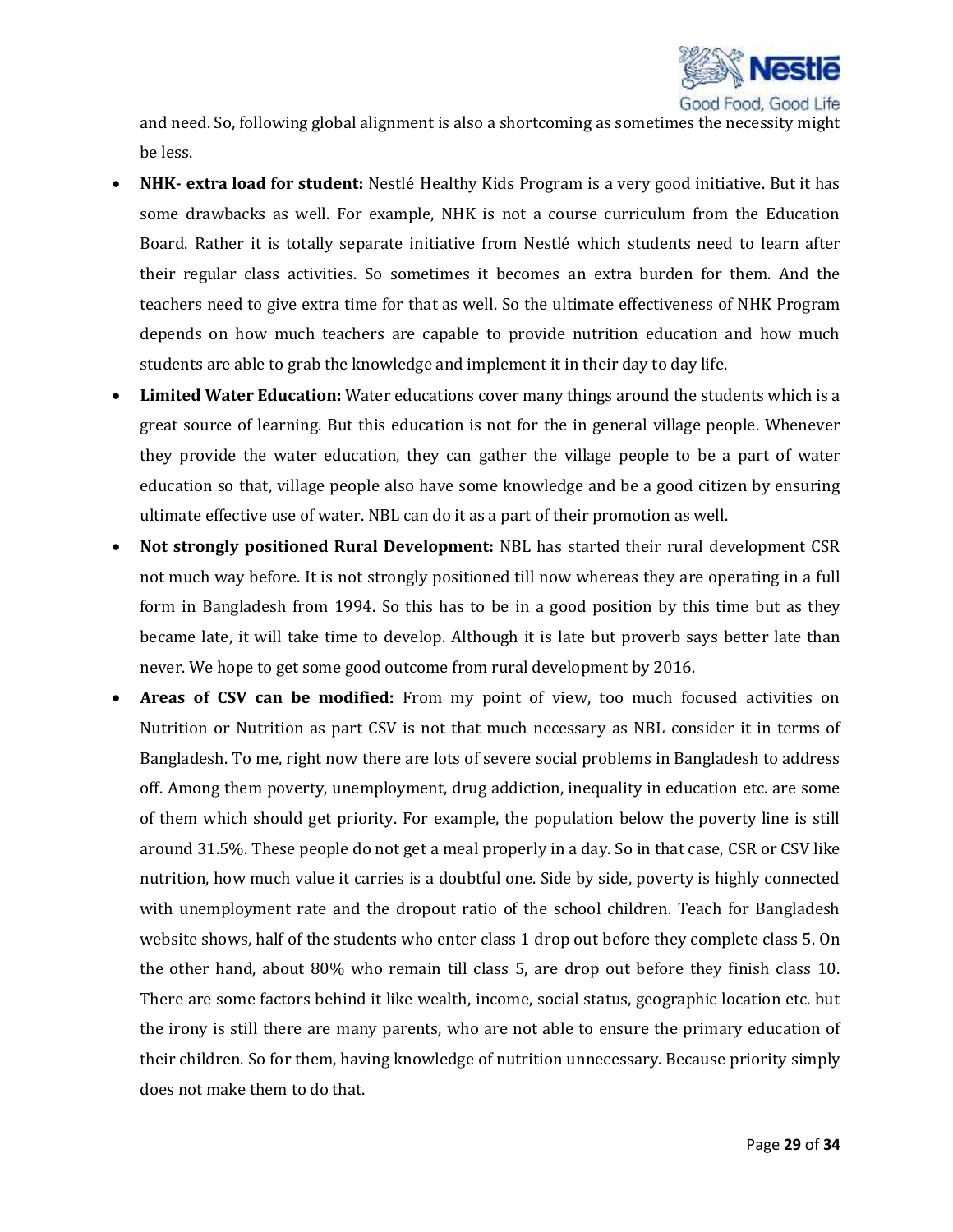

- **Am I concerned about nutrition?:** this is a simple observation from my personal point of view that how much I am concerned about the food nutrition. Being a part of Nestlé how much I am maintaining regular food habits from nutritional perspective. If I answer honestly, the answer will be 'not at all'. NHK is a program to make students educate about the nutrition factor of different foods, its necessity, impact on diseases etc. But how long a student will carry out those knowledge. After finishing the classes or module of nutrition, may be one or at best two years they will remember it. With the passage of time, how many students will remember it? Even if some of them will remember it, questions come how long they would be able to maintain it throughout their life. Here, again come different factors like income, wealth as it will influence the purchasing power of nutritious food. So, again, working for Nutrition as a part of CSV is an appreciate one but the effectiveness or ultimate objective behind this NHK program, how much it is sustainable in the long run, is a questionable one.
- **Lack of regular monitoring:** In the analysis part, I have made a little survey over phone in 6 primary schools or Gazipur. The results are already mentioned above. From that result I can say the monitoring or follow up result is better than average. But still there are some lacking which needs to be addressed. To maintain their CSV commitment properly, NBL should engage more people for regular monitoring and assessment to ensure highest and error free service from their end.
- **Should maintain statistics of improvement:** While my working on CSV operation, I faced difficulties as there was no significant files or books or data which can give some statistics of improvement. Construction of water tanks, girl's toilets has physical evidence but if someone wants to know about the core information or the actual number of people who have benefitted, there is no exact data as evidence. So, the research and development wing of NBL can conduct a research to know about the number of actual beneficiaries.
- **Lack of opportunity to take independent decision:** Independent decision making ability gives the opportunity to make best decision in a particular situation. But if there is interruption from other countries a decision cannot be successful all the time. Because product market is always vulnerable. Demand or any product is not stiff always. So sometimes, it is required to take prompt decision. Same thing is applicable for CSV as well. For each and every problem or for urgent situation, if NBL needs to wait for outsider's opinion, or if the process is lengthy, outcome will not be fruitful always. So in terms of CSV, NBL should have the power to modify it from the ground of Bangladesh that is applicable and appropriate most.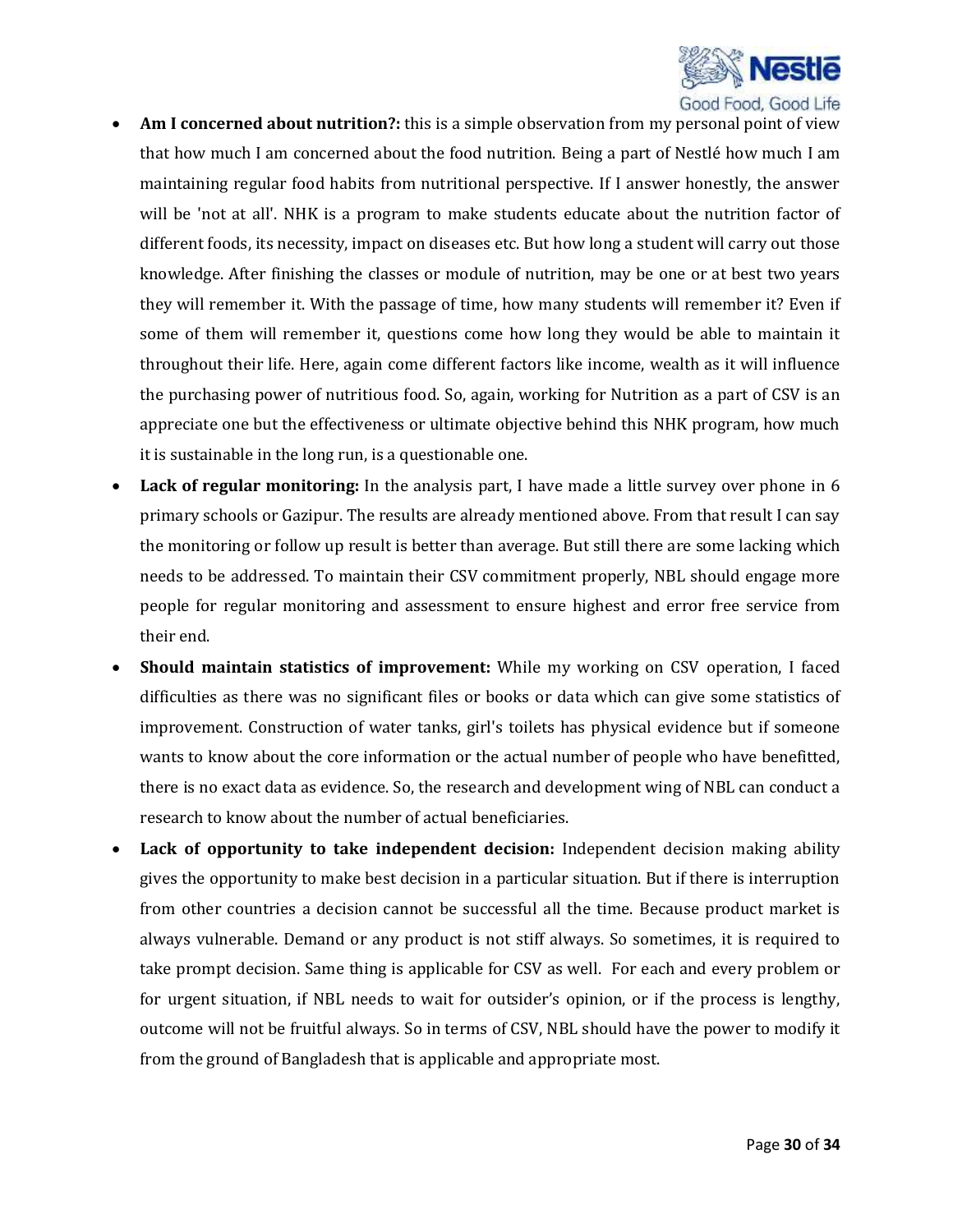

# Learning & Contributions

To recapitulate my internship experience, learning & contribution, I would like to say, Learning solely depends on a person that whether we will learn from a small thing or waiting for a bigger one. Whatever it is, learning is in every phase of our each and every work. However, the CSR experience that I have learnt it is worthy to mention that, I was lucky to have a cooperative department and its people who helped me to enhance my knowledge through my regular activities.

About the learning part, my initial task is to understand their CSR operations, implementation, alignment with their core values etc. NBL has three dimensions on CSR activities. These activities are completely aligned with their global CSR approach and it gives them a win-win situation. I tried to give some comparisons with two other companies. To some extent it was a challenge to get the other company information. But, overcoming that, I was able to enlighten that NBL needs strategy modification in terms of CSR. Why they need it, I have given also in the findings and recommendations part. They can change the conventional approach of CSR and they should be dynamic to address different other critical social aspects to sort out through CSR. Their existing CSR activities are good enough but again, they can modify it based on country, its people and problem etc. in order to get long term outcome.

Apart from the CSR activities, the Learning opportunity from this department was truly a remarkable one. My department deals with the external side of NBL. For example, apart from CSV, I had to deal with mass media. Any new product launching, or any news that needs press release, I need to cooperate with my manager to select the right medium of communication and appropriate message to deliver through mass media.

The following task was dealing with government affairs. Meet with the high profile person from different ministry, newspapers and television media, set up meeting with them accordingly, choosing a convenient time & place according to everyone's availability, I had to fix those appointment as well. Besides, I need to make profile for whoever is coming or the MD is going to visit. As MD does not know each of them very closely, I had to make profiles of Ministers, media spokesperson etc. so that MD gets an overview for each of them before meeting with them. I have learnt those as well. The next part of learning was preparing internal and external communication guideline. How to communicate within office and outside the office, all the guidelines are prepared by this department.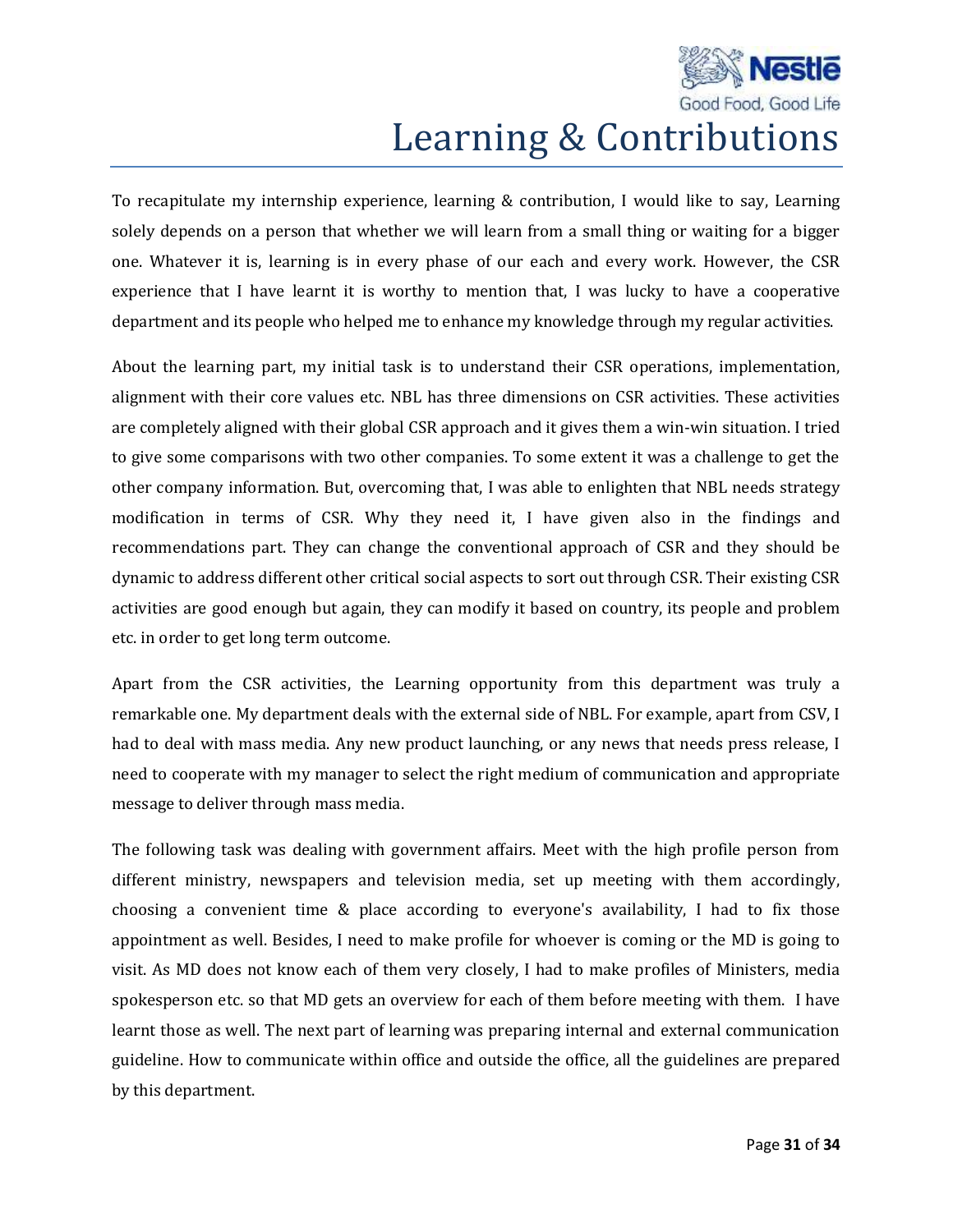

Another different learning was to deal with negative news about Nestlé. Any of the crises has been dealt through this department. For example, few days back there was news about the Nestlé products in an online newspaper which described that NBL is supplying product without approval of BSTI (Bangladesh Standard and Testing Institute) which is completely wrong news. There are many third parties or different businessmen who brought those products from outside particularly from India, Thailand, China etc. Although they sell those products for their own benefit, but as the product line is from Nestlé, it has negative impact on the society. On those cases Corporate Affair needs to deal with those problems and has to solve that within shortest possible time. I was responsible to go through all the details from the newspaper and as soon as possible I need to translate Bangla news in English for Managing Director.

The latest task that I was assigned by my on-site supervisor is preparing guideline and rules for the new Head office project of Nestlé Bangladesh. There are several issues like change management, blue collars guideline, employee guideline, facilities & limitations etc., changing rules and regulations, visitors rules & regulations etc. So overall, there are different works and learning opportunity in this department.

I have just completed another responsibility which is making internal newsletter. Although previously it is done by the HR department but just one month back the task has been shifted to Corporate Affairs and thus the whole responsibility has been assigned to me starting from content development, designing, organizing, collecting department information, maintaining liaison with the newsletter committee, taking interviews & comments etc. This task remains a pressures one as it is a medium for internal communication and the whole responsibility was given to me. Although I have prepared it but time to time I have crosschecked it with my on-site supervisor for further modification and instructions.

From my point of view, I came to know different corporate cultures, corporate etiquettes, a complete multinational work environment, how it works, maintaining punctuality, rules & regulations, different best practices in a workplace, taking responsibilities, crises management, work alignment with organization's policy, learning from internal & external meetings etc. So to me working with Nestlé, was a great learning opportunity by the grace of Almighty. Overall, Corporate Affairs and Communication which mainly protects the image value of the organization and helps to enhance brand equity time to time or whenever required.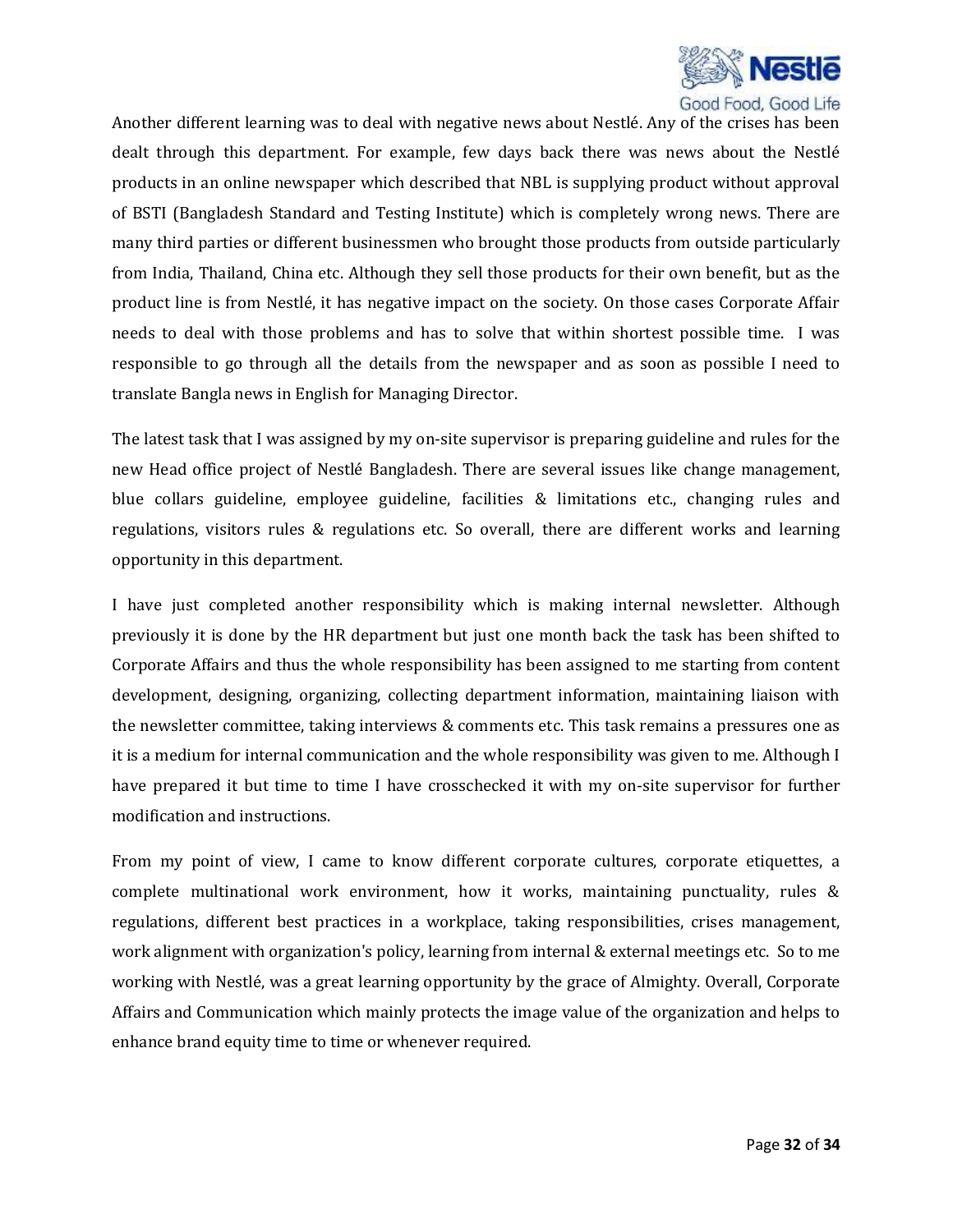

To conclude, I would like to say that, although there are some drawbacks from CSV side, but again, being nutrition and comparatively new company in Bangladesh, NBL has improved a lot than ever before. Yet, they have many things to do in future which I have already mentioned. But as they are committed to the society and its people, hopefully with the passage of seconds, they will modify their strategy as well. Thus, their action and implementation will help them to be the world's most trustworthy company in terms of nutrition, health and wellness.